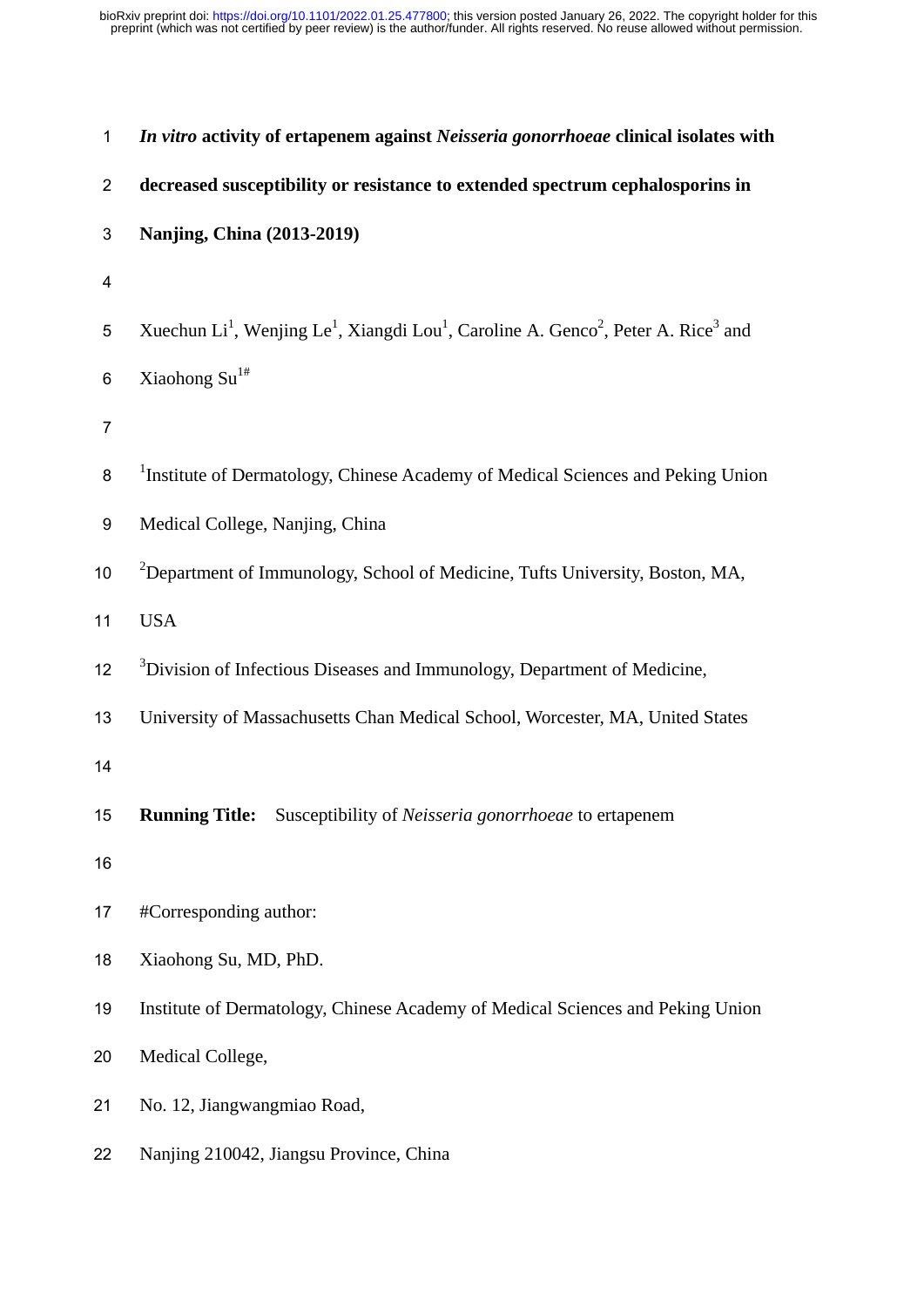- Tel: (86) 25-85478090
- Fax: (86) 25-85414477
- Email: [suxh@ncstdlc.org](mailto:suxh@ncstdlc.org))
- 

```
27 ABSTRACT
```
**Objective:** *Neisseria gonorrhoeae* isolates collected in Nanjing, China, that possessed

decreased susceptibility (or resistance) to extended spectrum cephalosporins (ESCs),

- were examined for susceptibility to ertapenem and their sequence types determined.
- **Methods:** Ceftriaxone and cefixime minimum inhibitory concentrations (MICs) ≥

32 0.125 mg/L and > 0.25 mg/L, respectively, were first determined in 259 strains

- isolated between 2013 and 2019 and then MICs of ertapenem were measured using
- the antimicrobial gradient epsilometer test (Etest). Genetic determinants of ESC
- resistance and multi-antigen sequence typing (NG-MAST) were also determined to
- analyze associations with ertapenem susceptibility.

**Results:** All isolates displayed ertapenem MICs between 0.006 mg/L-0.38 mg/L; the

38 overall MIC<sub>50</sub> and MIC<sub>90</sub> were 0.032 mg/L and 0.125 mg/L. 44 (17.0%) isolates

39 displayed ertapenem MICs of  $\geq$  0.125 mg/L; 10 (3.9%) had MICs  $\geq$  0.25 mg/L. The

40 proportion of isolates with ertapenem MICs  $> 0.125$  mg/L increased from 4.0% in

41 2013, to 20.0% in 2019 ( $\chi^2$  = 24.144, P<0.001; Chi square test for linear trend). The

- *penA* mosaic allele was present in a significantly higher proportion of isolates with
- 43 ertapenem MICs  $\geq 0.125$  mg/L compared to isolates with MICs  $\leq 0.094$  mg/L) (97.7%
- 44 vs. 34.9%, respectively;  $\chi^2$ =58.158, P<0.001). ST5308 was the most prevalent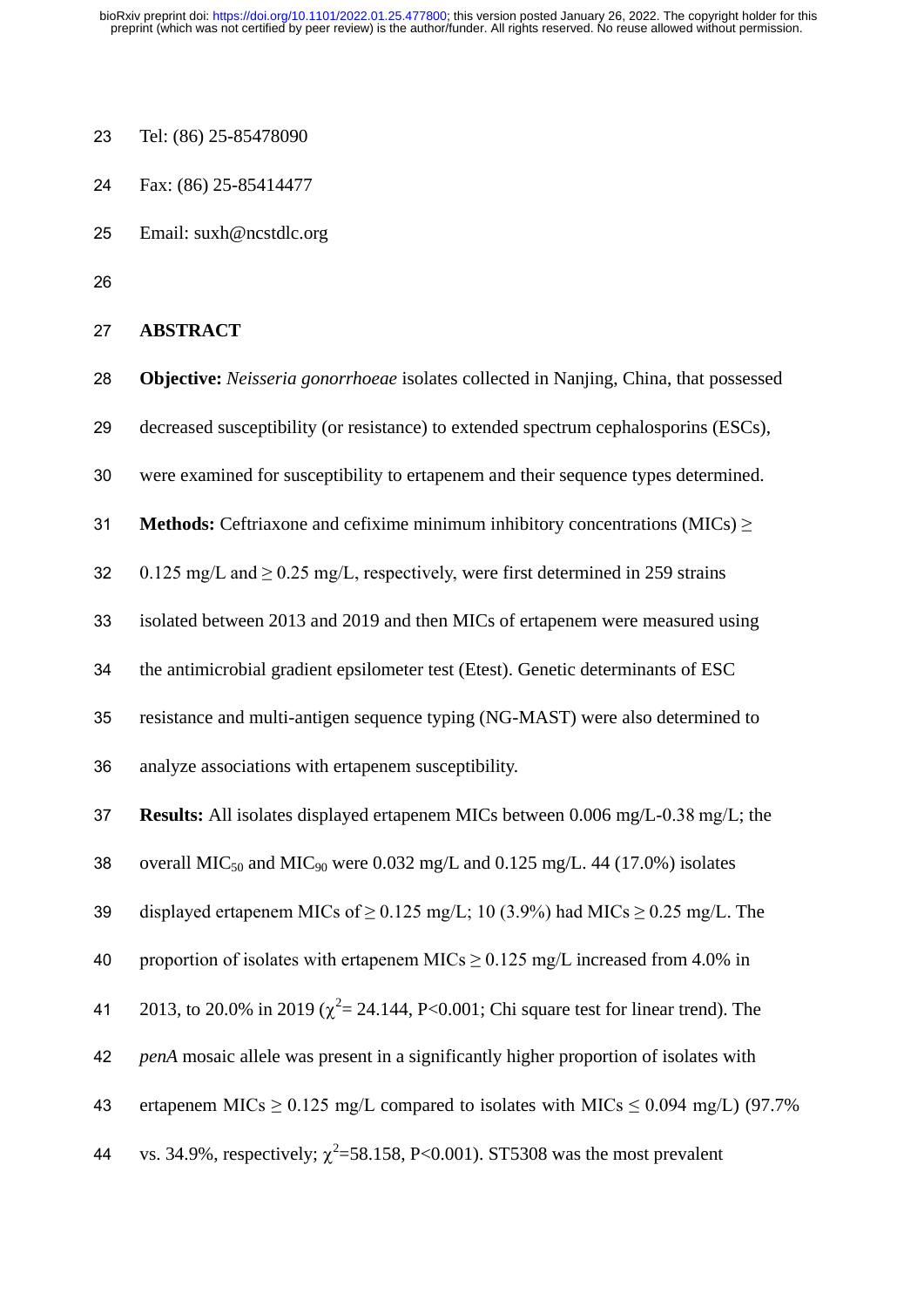| 45 | NG-MAST type (8.5%); ST5308 was also significantly more common among isolates            |
|----|------------------------------------------------------------------------------------------|
| 46 | with ertapenem MICs $\geq$ 0.125 mg/L vs. isolates with MICs $\leq$ 0.094mg/L (22.7% and |
| 47 | 5.6% respectively; $\chi^2$ =13.815, P=0.001).                                           |
| 48 | <b>Conclusions:</b> Ertapenem may be effective therapy for gonococcal isolates with      |
| 49 | decreased susceptibility or resistance to ESCs and isolates with identifiable genetic    |
| 50 | resistance determinants.                                                                 |
| 51 | Keywords: Neisseria gonorrhoeae, ertapenem, ESCs, resistance                             |
| 52 |                                                                                          |
| 53 | <b>INTRODUCTION</b>                                                                      |
| 54 | Gonorrhea is the second most common bacterial sexually transmitted infection and a       |
| 55 | major global public health problem. The World Health Organization (WHO) estimated        |
| 56 | that 87 million new cases occurred worldwide in adults aged 15-49, in 2016 (1). In       |
| 57 | China, the incidence of gonorrhea increased by 36.03% (7.05 to 9.59 cases per 100,000    |
| 58 | population) from 2014 to 2018 (2). Treatment of gonorrhea is challenging because N.      |
| 59 | gonorrhoeae has developed resistance to most antimicrobials (AMR) that have been         |

used for therapy, including sulfonamides, penicillins, tetracyclines, fluoroquinolones,

early-generation and, rarely, extended-spectrum cephalosporins (ESCs) (3-7).

 Currently, ceftriaxone monotherapy or dual therapy with ceftriaxone or cefixime plus azithromycin is recommended as first-line treatment of uncomplicated gonorrhea in most countries (8-10). Unfortunately, strains resistant to ESCs and azithromycin are emerging globally (9, 11) and treatment failures with currently-recommended dual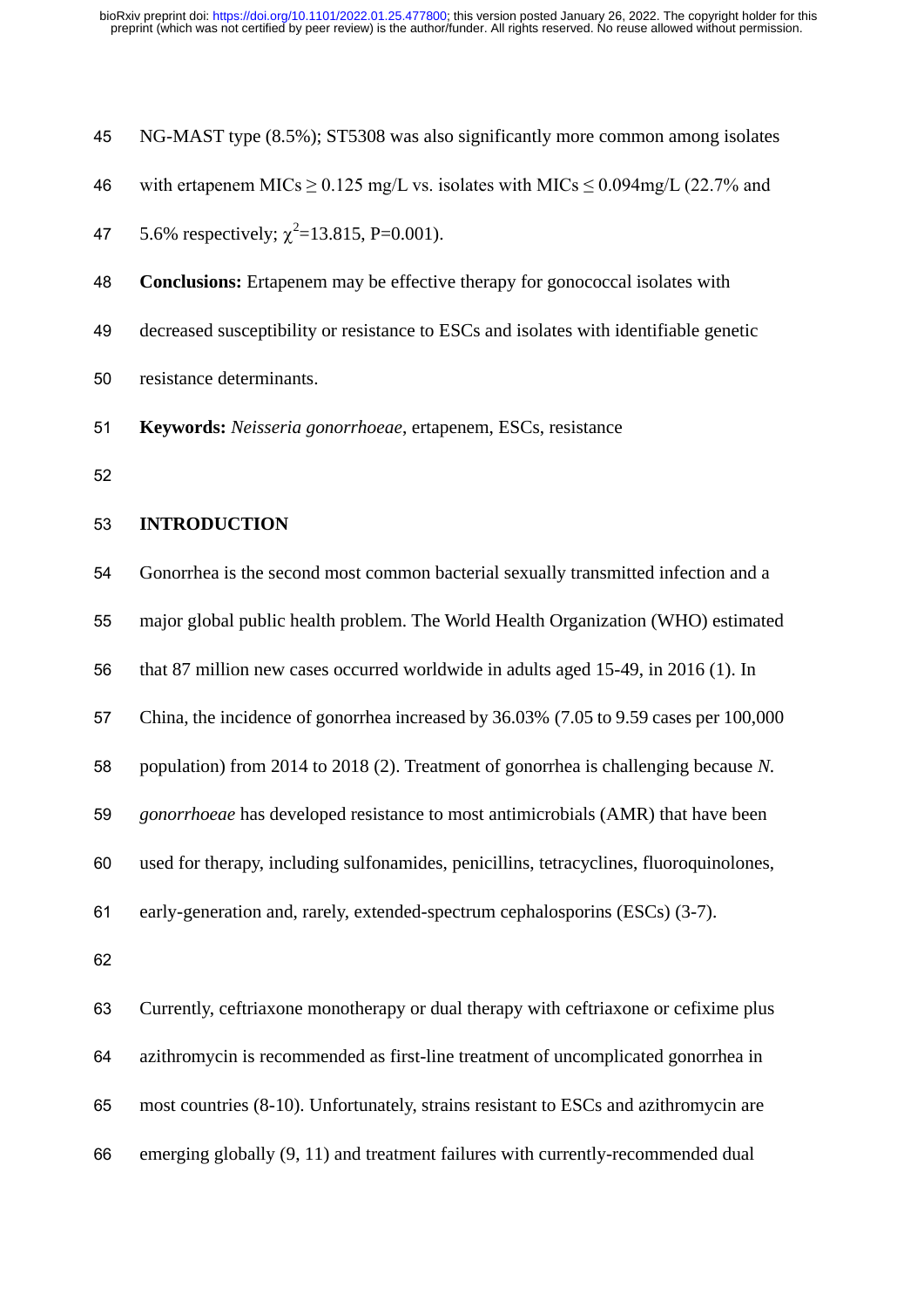| 67 | therapies have been reported (12, 13). Thus, currently recommended treatments are            |
|----|----------------------------------------------------------------------------------------------|
| 68 | unlikely to continue to be effective long-term; exploring novel or repurposed                |
| 69 | antimicrobials will be essential for control of gonorrhea (7).                               |
| 70 |                                                                                              |
| 71 | Ertapenem is a parenteral carbapenem, effective against gram-negative bacteria that          |
| 72 | may, otherwise, be resistant to cephalosporins. Similar to other $\beta$ -lactams, ertapenem |
| 73 | inhibits cell wall synthesis by binding to and inhibiting penicillin-binding proteins        |
| 74 | (PBPs) (14). It is well tolerated, effective and has a safety profile comparable to that     |
| 75 | of ceftriaxone (15, 16). Ertapenem has been used successfully to treat N. gonorrhoeae        |
| 76 | with both high-level azithromycin and ceftriaxone resistance (13) and may be an              |
| 77 | effective treatment option for gonorrhea, particularly infections caused by strains          |
| 78 | resistant to extended spectrum cephalosporins (ESCs).                                        |
| 79 |                                                                                              |
| 80 |                                                                                              |
|    | No specific genetic determinants of ertapenem resistance or carbapenemases,                  |
| 81 | generally, have been identified in N. gonorrhoeae; however, there may be overlap             |
| 82 | with resistant mechanisms exhibited by other ESCs (17). Mechanisms of resistance             |
| 83 | against ESCs can result from amino acid changes caused by nucleotide mutations in:           |
| 84 | <i>penA</i> (encoding penicillin-binding protein 2, PBP2); mtrR (encoding the multiple       |
| 85 | transfer resistance repressor, MtrR); penB (encoding porin PorB) and ponA (encoding          |
| 86 | penicillin-binding protein 1, PBP1) in N. gonorrhoeae (3, 18-21).                            |
| 87 |                                                                                              |

The major aim of the present study was to examine *in vitro* activity of ertapenem,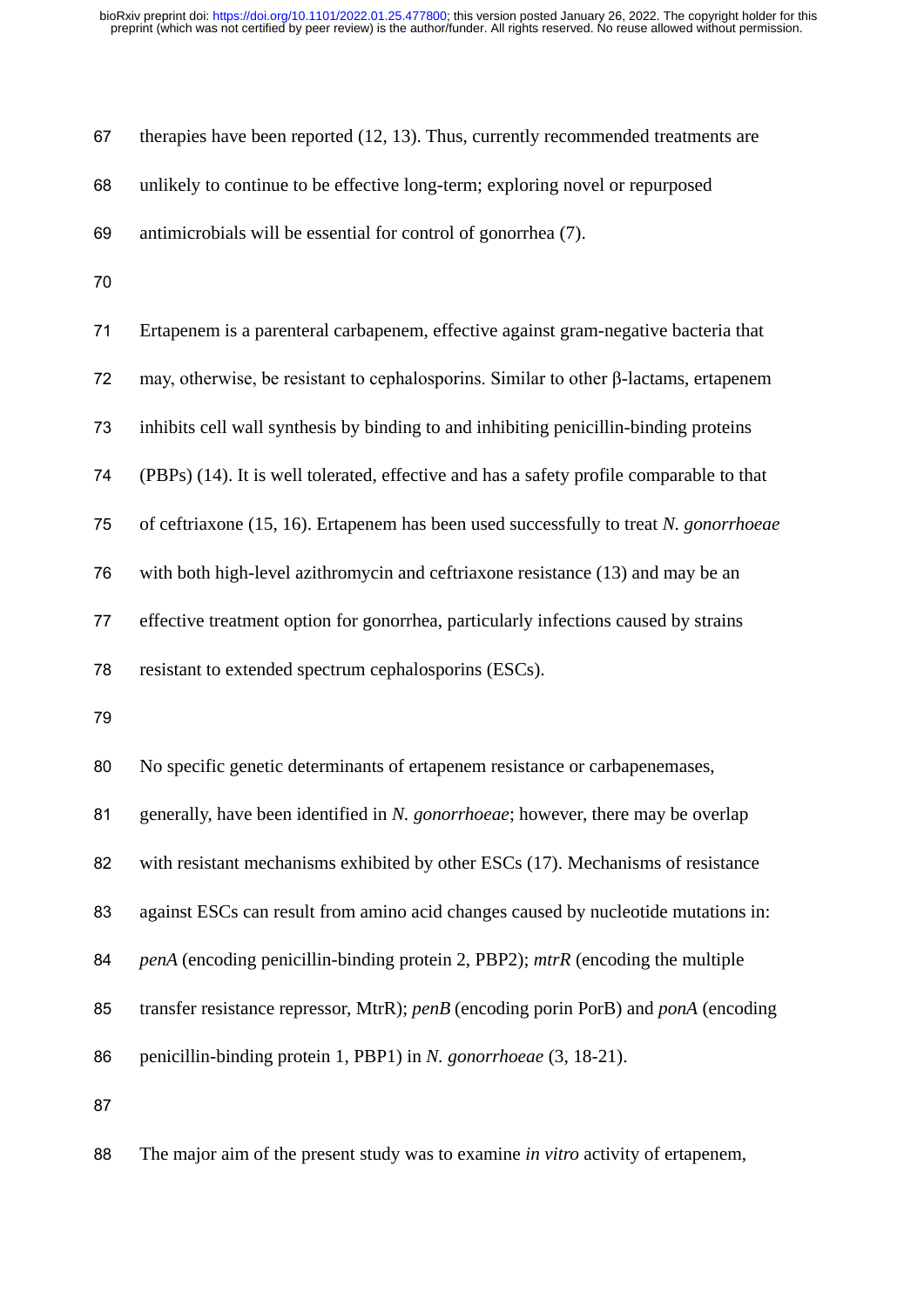| 89  | against N. gonorrhoeae isolates with decreased susceptibility (or resistance) to ESCs.                         |
|-----|----------------------------------------------------------------------------------------------------------------|
| 90  | We also identified ESC resistance determinants and their association with                                      |
| 91  | susceptibility of N. gonorrhoeae strains to ertapenem. Multiantigen sequence typing                            |
| 92  | (NG-MAST) of N. gonorrhoeae isolates was performed to assess distribution                                      |
| 93  | according to ertapenem MICs and, potentially, to identify clonality of isolates with                           |
| 94  | increased resistance.                                                                                          |
| 95  |                                                                                                                |
| 96  | <b>RESULTS</b>                                                                                                 |
| 97  | Antimicrobial susceptibility.                                                                                  |
| 98  | A total of 259 N. gonorrhoeae isolates with decreased susceptibility or resistance to                          |
| 99  | ceftriaxone and/or cefixime were identified. The MIC ranges of ceftriaxone and                                 |
| 100 | cefixime for these isolates were 0.06-1 mg/L (MIC <sub>50</sub> , 0.125 mg/L and MIC <sub>90</sub> , 0.125     |
| 101 | mg/L) and 0.06- $\geq$ 4 mg/L (MIC <sub>50</sub> , 0.125 mg/L and MIC <sub>90</sub> , 0.5 mg/L), respectively. |
| 102 | Among these isolates, 9 (3.5%) were fully resistant to ceftriaxone (MICs $\geq 0.5$ mg/L)                      |
| 103 | and cefixime (MICs $\geq$ 2 mg/L).                                                                             |
| 104 |                                                                                                                |
| 105 | MICs of ertapenem against the 259 isolates ranged from 0.006 mg/L to $0.38$ mg/L;                              |
| 106 | $MIC50$ and $MIC90$ were 0.032 mg/L and 0.125 mg/L. For the 9 N. gonorrhoeae                                   |
| 107 | isolates fully resistant to ceftriaxone (MICs $\geq$ 0.5 mg/L) and cefixime (MICs $\geq$ 2                     |
| 108 | mg/L), the ertapenem $MIC50$ , MIC <sub>90</sub> and MIC range were 0.094, 0.19 and                            |
| 109 | 0.023-0.19 mg/L, respectively. 44 (17.0%) isolates had ertapenem MICs $\geq$ 0.125                             |
| 110 | mg/L); 10 (3.9%) had MICs $\geq$ 0.25 mg/L, MICs that represent the                                            |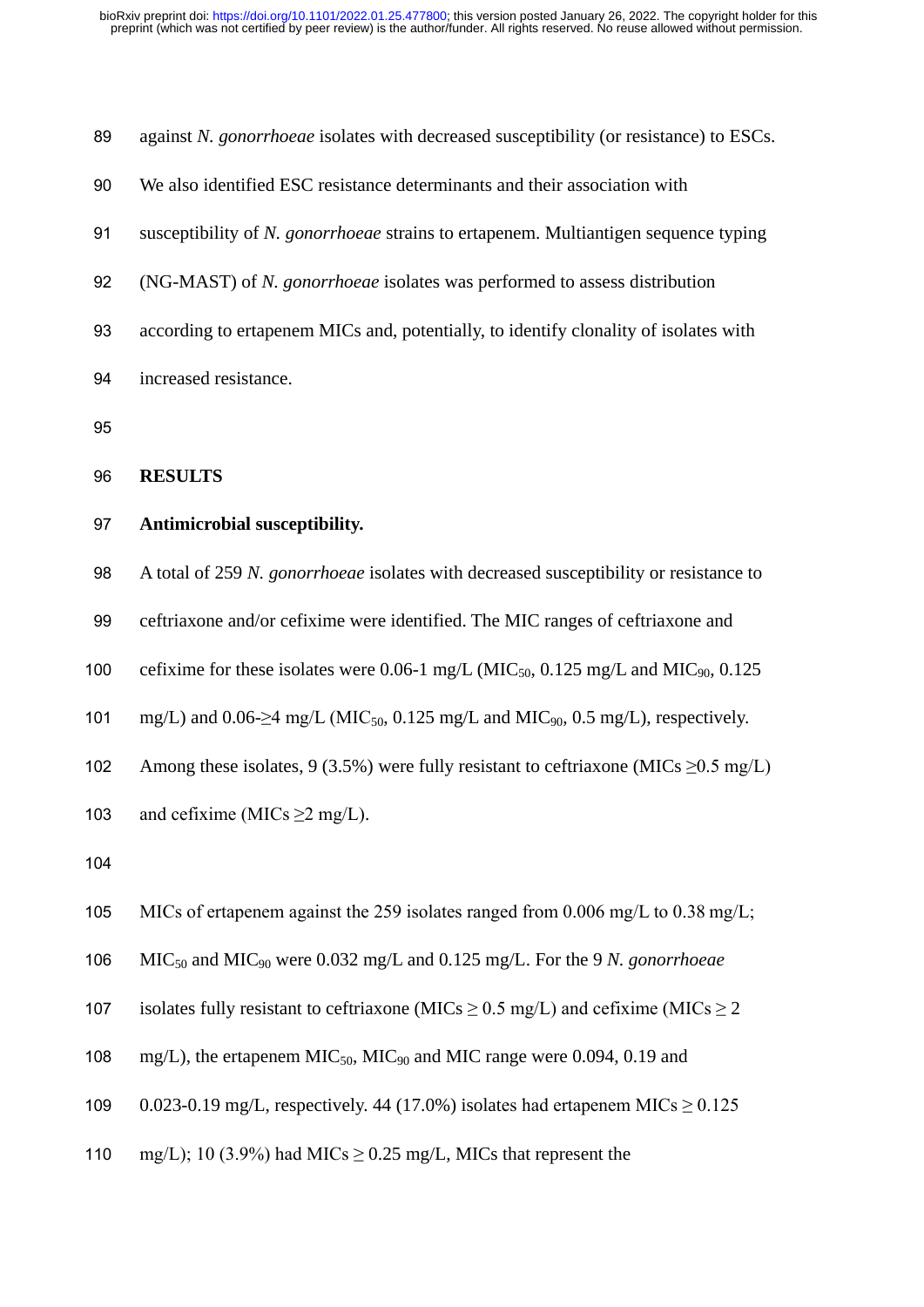| 111 | WHO-recommended susceptibility breakpoints for ceftriaxone and cefixime,                       |
|-----|------------------------------------------------------------------------------------------------|
| 112 | respectively. The ertapenem $MIC50$ and $MIC90$ increased from 0.023 mg/L and                  |
| 113 | $0.047$ mg/L in 2013 to 0.047 mg/L and 0.125 mg/L in 2019, respectively. The                   |
| 114 | distributions of ertapenem MICs during 2013–2019 are shown in Figure 1. The                    |
| 115 | proportion of isolates with ertapenem MICs $\geq$ 0.125 mg/L (the breakpoint against           |
| 116 | ceftriaxone) increased from 4.0% in 2013 to 20.0% in 2019, showing an overall                  |
| 117 | upward trend during the study period ( $\chi^2$ = 24.144, P<0.001; Chi square test for         |
| 118 | linear trend), while the percent of isolates with MICs $\leq 0.012$ mg/L declined in each      |
| 119 | successive year, sequentially ( $\chi^2$ = 23.634, P<0.001; Chi square test for linear trend). |
| 120 |                                                                                                |
| 121 | Genetic resistance determinants (penA, mtrR, penB and ponA) of ESCs                            |
|     |                                                                                                |
| 122 | A penA mosaic allele was present in 118 (45.6%) N. gonorrhoeae isolates with                   |
| 123 | decreased susceptibility or resistance to ESCs; non-mosaic penA alleles with A501V/T           |
| 124 | mutations were present in 139 (53.7%); the remaining 2 isolates $(0.8\%)$ possessed a          |
| 125 | non-mosaic allele with an A517G mutation. Mutations in the promoter and/or coding              |
| 126 | regions of the $mtrR$ gene were identified in 179 (69.1%) isolates. Amino acid                 |
| 127 | substitutions at residue G120 of the <i>penB</i> gene were present in $5(1.9\%)$ isolates;     |
| 128 | G120/A121 double mutations were present in 253 (97.7%). An L421P mutation in the               |
| 129 | <i>ponA</i> gene was present in 256 (98.8%) isolates.                                          |
| 130 |                                                                                                |
| 131 | Ertapenem susceptibilities of isolates containing the <i>penA</i> mosaic allele, were lower    |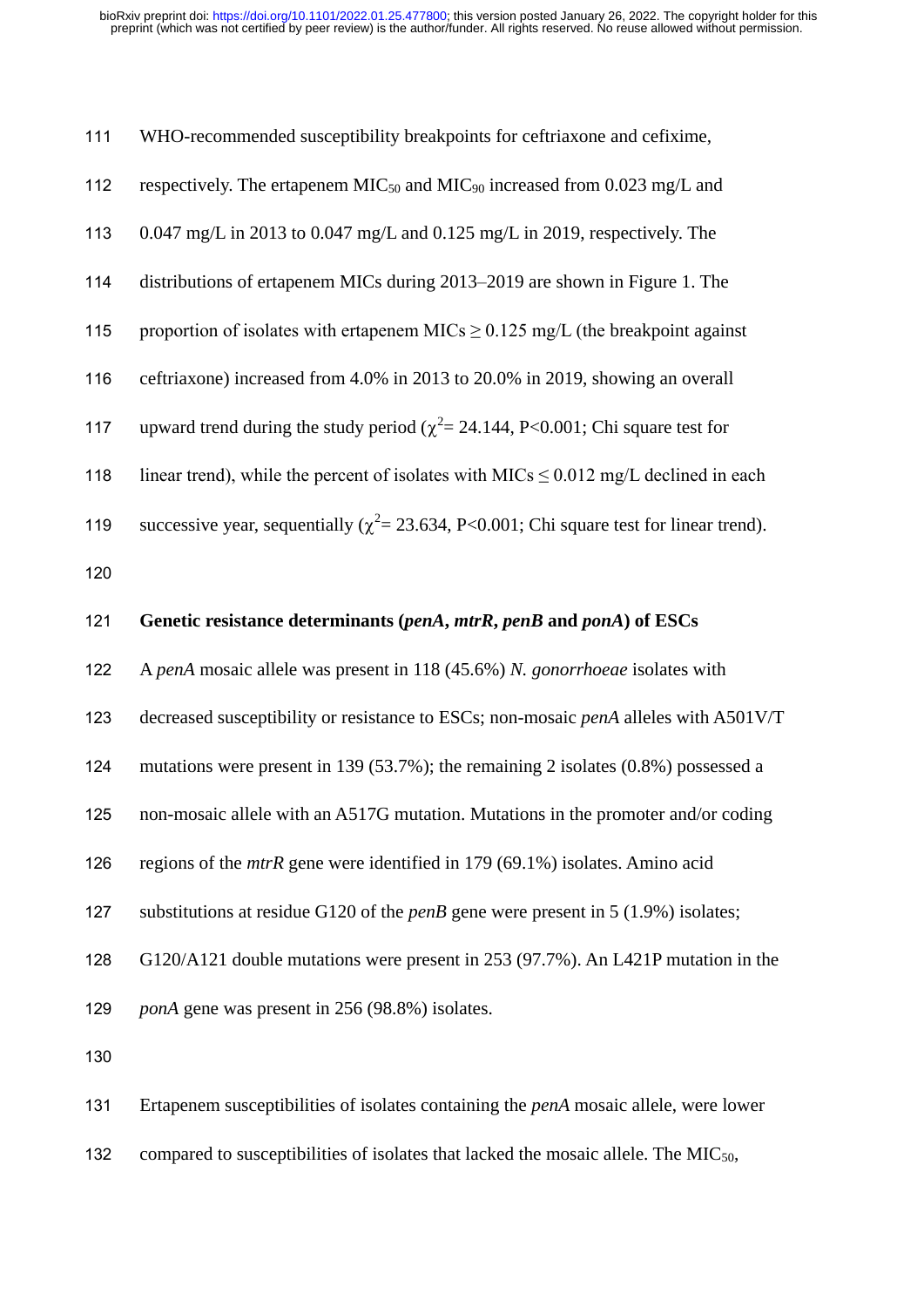| 133 | $MIC90$ and the MIC range of ertapenem in strains with the <i>penA</i> mosaic allele were                  |
|-----|------------------------------------------------------------------------------------------------------------|
| 134 | $0.047$ mg/L, $0.19$ mg/L and $0.008$ -0.38 mg/L, respectively. Strains that lacked the                    |
| 135 | mosaic allele had MIC <sub>50</sub> , MIC <sub>90</sub> and an MIC range of ertapenem of 0.016 mg/L, 0.064 |
| 136 | mg/L and 0.006-0.125 mg/L, respectively. The penA mosaic allele was more common                            |
| 137 | among isolates with increased ertapenem MICs $(\geq 0.125 \text{ mg/L})$ (WHO-recommended                  |
| 138 | susceptibility breakpoint against ceftriaxone) vs. isolates with MICs $\leq 0.094$ mg/L                    |
| 139 | (97.7% vs. 34.9%, respectively; $\chi^2$ =58.158, P<0.001; Table 1). All isolates with                     |
| 140 | ertapenem MICs $\geq$ 0.25 mg/L (WHO-recommended susceptibility breakpoint against                         |
| 141 | cefixime) possessed the <i>penA</i> mosaic allele. Conversely, the proportion of isolates                  |
| 142 | with ertapenem MICs $\leq$ 0.094 mg/L that possessed A501V/T mutations, specifically,                      |
| 143 | was higher than in isolates with MICs $\geq$ 0.125 mg/L (64.2% vs. 2.3%, respectively;                     |
| 144 | $\chi^2$ =56.307, P<0.001; Table 1). The two isolates with A517G mutations had ertapenem                   |
| 145 | MICs of $\leq$ 0.094 mg/L (Table 1).                                                                       |
| 146 |                                                                                                            |
| 147 | <i>mtrR</i> mutations were present in 34.1% (15/44) of isolates with ertapenem MICs $\geq$                 |
| 148 | 0.125 mg/L and in 76.3% (164/215) of isolates with ertapenem MICs $\leq$ 0.094 mg/L                        |
| 149 | $(\chi^2 = 30.453, P < 0.001)$ . A single A-deletion in the <i>mtrR</i> promoter was identified more       |
| 150 | often in isolates with ertapenem MICs $\leq$ 0.094 mg/L than in isolates with MICs $\geq$                  |
| 151 | 0.125 mg/L ( $\chi^2$ = 9.090, P=0.0026; Table 1). There were no significant differences in                |
| 152 | the rates of A39T or G45D mtrR mutations in the coding region accompanied (or not)                         |
| 153 | by an A deletion in the promoter region. An exception was a G45D mutation                                  |

accompanied by an A deletion in the promoter, which accounted for 11.2% (24/215)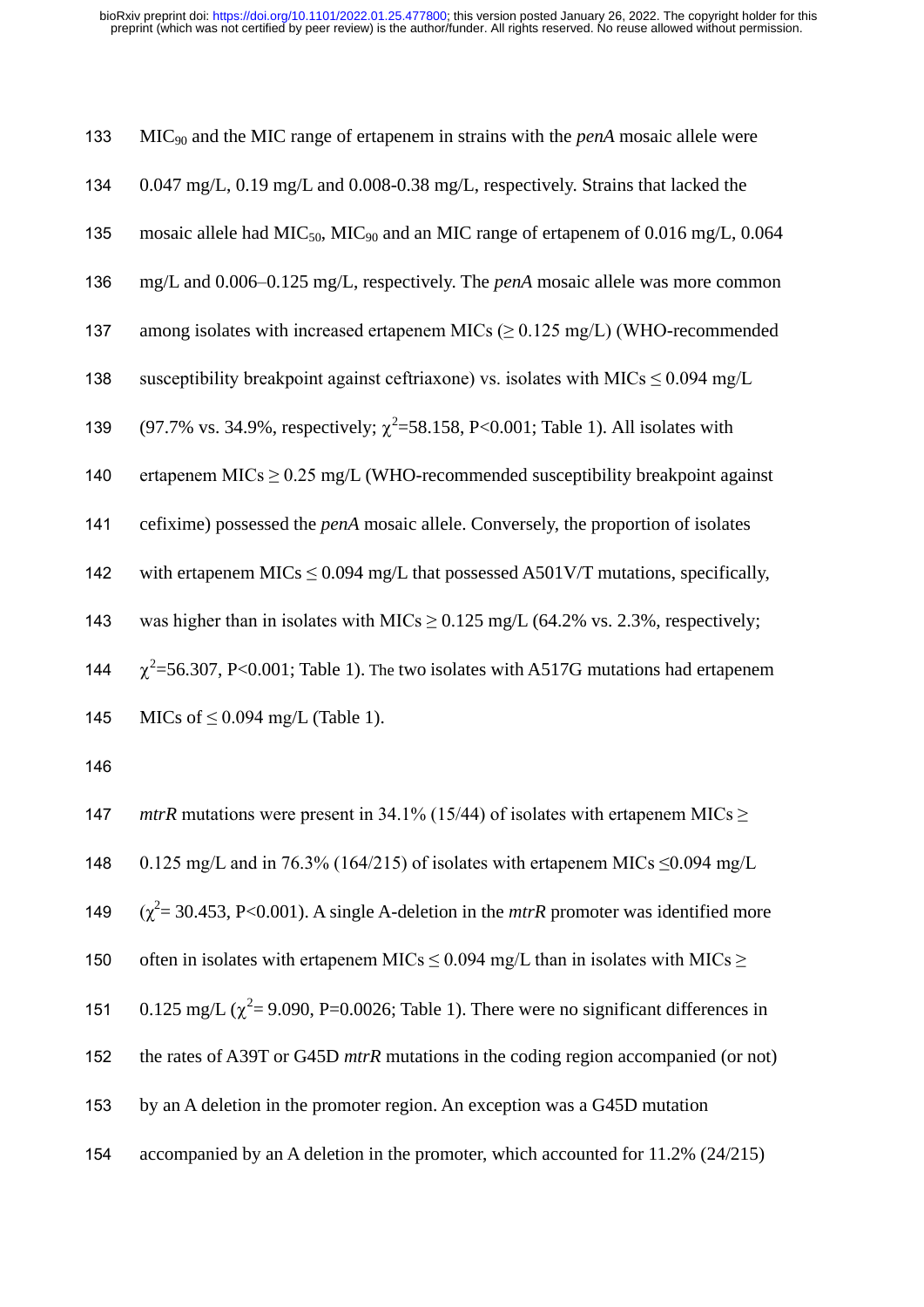| 155 | of isolates with ertapenem MICs $\leq$ 0.094 mg/L and no isolates with ertapenem MICs                      |
|-----|------------------------------------------------------------------------------------------------------------|
| 156 | $\geq$ 0.125 mg/L ( $\chi^2$ = 5.413, P=0.0186; Table 1). All but two isolates with ertapenem              |
| 157 | $MICs \geq 0.25$ mg/L lacked the <i>mtrR</i> mutations; the two exceptions harbored a single               |
| 158 | A-deletion in the $mtrR$ promoter or G45D mutation in the $mtrR$ coding region.                            |
| 159 |                                                                                                            |
| 160 | N. gonorrhoeae multiantigen sequence typing (NG-MAST)                                                      |
| 161 | The 259 N. gonorrhoeae isolates were assigned to 161 NG-MAST types, of which 68                            |
| 162 | have not been reported previously in the NG-MAST database (www.ng-mast.net). The                           |
| 163 | most prevalent NG-MAST sequence type (ST) was ST5308 ( $n = 22$ ; ertapenem MIC <sub>50</sub> ,            |
| 164 | 0.094mg/L), followed by ST7554 (n=17; ertapenem MIC <sub>50</sub> , 0.032 mg/L), ST3356 (n                 |
| 165 | $=$ 7; ertapenem MIC <sub>50</sub> , 0.023 mg/L), ST270 (n = 7; ertapenem MIC <sub>50</sub> , 0.008 mg/L), |
| 166 | and ST4539 ( $n = 7$ ; ertapenem MIC <sub>50</sub> , 0.016 mg/L). Among all sequence types,                |
| 167 | ST5308 was predominant among isolates with MICs $\geq$ 0.125 mg/L to ertapenem                             |
| 168 | $(10/44 [22.7\%])$ ; these isolates also showed the highest ertapenem MIC <sub>50</sub> $(0.094mg/L)$ .    |
| 169 | Furthermore, ST5308 was more common among isolates with MICs $\geq 0.125$ mg/L to                          |
| 170 | ertapenem vs. isolates with MICs $\leq$ 0.094 mg/L (22.7% and 5.6% respectively;                           |
| 171 | $\chi^2$ =13.815, P=0.001). All ST5308 isolates had a <i>penA</i> mosaic allele, G120K plus                |
| 172 | A121D substitutions in penB and L421P in ponA but no mtrR mutations.                                       |
| 173 |                                                                                                            |

# 174 **DISCUSSION**

175 *Neisseria gonorrhoeae* is becoming increasingly resistant to currently used

176 antimicrobial agents with the real prospect that untreatable gonorrhea may soon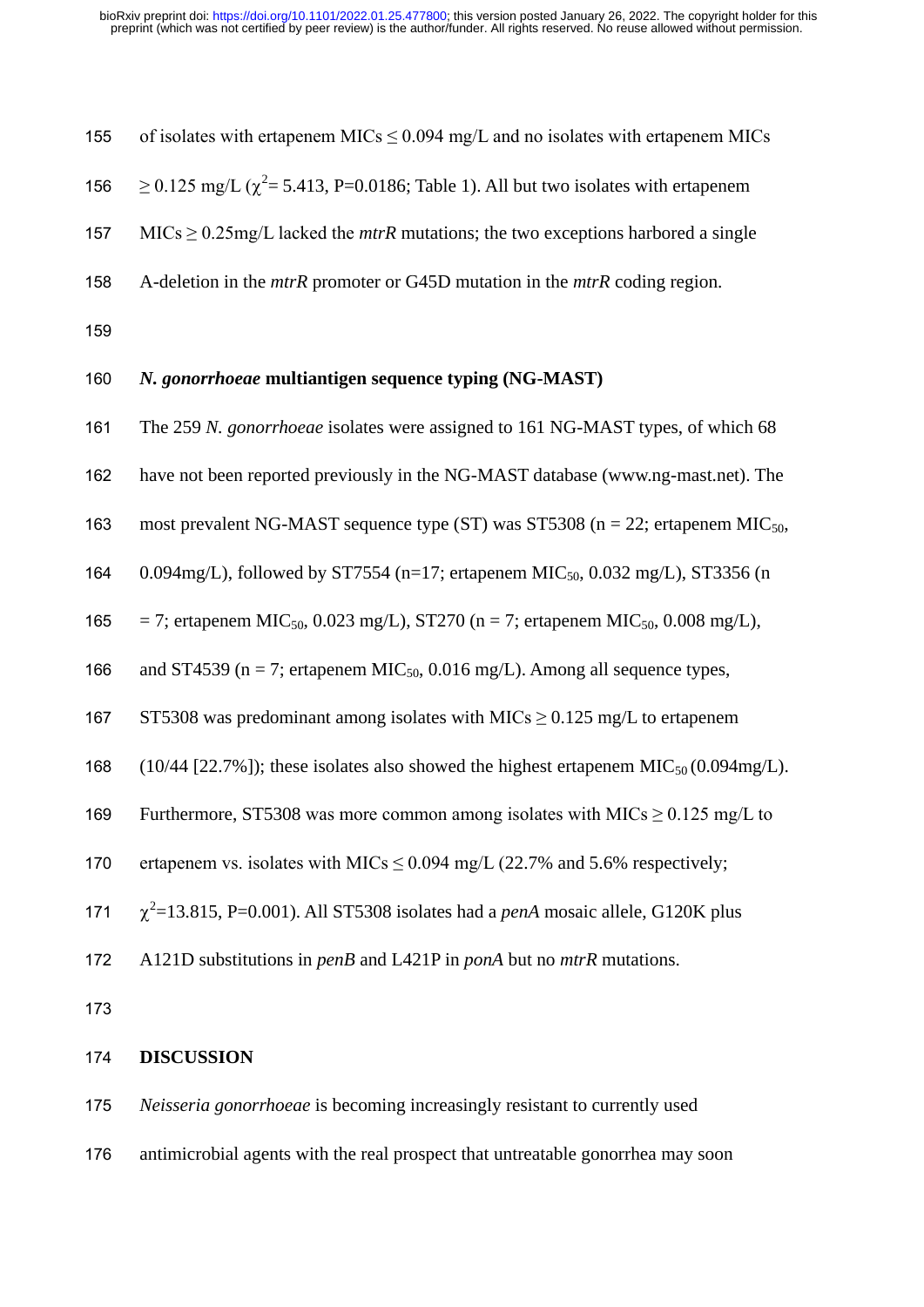| 177 | appear $(9, 13)$ . In the context of limited treatment options, alternative antimicrobials,     |
|-----|-------------------------------------------------------------------------------------------------|
| 178 | new and repurposed, are needed urgently to ensure future successful treatments.                 |
| 179 | Ertapenem is a member of the carbapenem family of antibiotics with a broad                      |
| 180 | spectrum of activity. It is active against a variety of gram-positive and -negative             |
| 181 | bacteria, including N. gonorrhoeae. Ertapenem has been used successfully to treat N.            |
| 182 | gonorrhoeae that possessed combined high-level azithromycin and ceftriaxone                     |
| 183 | resistance (13). In our study, the $MIC50$ of ertapenem (0.032 mg/L) was substantially          |
| 184 | lower than those observed for both ceftriaxone and cefixime (0.125 mg/L). The MIC <sub>90</sub> |
| 185 | of ertapenem (0.125 mg/L) was similar to the MIC <sub>90</sub> observed for ceftriaxone (0.125  |
| 186 | mg/L), but lower than the cefixime MIC <sub>90</sub> (0.5 mg/L). Unemo et al (17) reported in   |
| 187 | 2012, that generally, ertapenem and ceftriaxone $MIC50S$ and $MIC90S$ were similar              |
| 188 | (0.032mg/L [both] and 0.64 mg/L [ertapenem] /0.125 mg/L [ceftriaxone], respectively)            |
| 189 | in 257 N. gonorrhoeae clinical isolates with highly diverse ceftriaxone MIC values              |
| 190 | referred to WHO Collaborating Centres for STIs. Similarly, ertapenem MIC ranges                 |
| 191 | were lower than MIC ranges for ceftriaxone and cefixime in our study, also reported             |
| 192 | by Unemo et al (17). In our study, 83.0%/96.1% of isolates had ertapenem MICs                   |
| 193 | below the ceftriaxone/cefixime breakpoints $(0.125mg/L / 0.25mg/L)$ , similar to the            |
| 194 | study by Xu et al (22) that examined gonococcal isolates from eight provinces in                |
| 195 | China. In that study, 83.3% of 24 isolates with decreased susceptibility to ceftriaxone         |
| 196 | (MIC $\geq$ 0.25 mg/L) exhibited ertapenem MIC values < 0.25 mg/L, the cefixime                 |
| 197 | breakpoint. Unemo et al (17) reported that all strains had ertapenem MICs $\leq 0.125$          |
| 198 | mg/L, the ceftriaxone breakpoint. These results predict that ertapenem may be                   |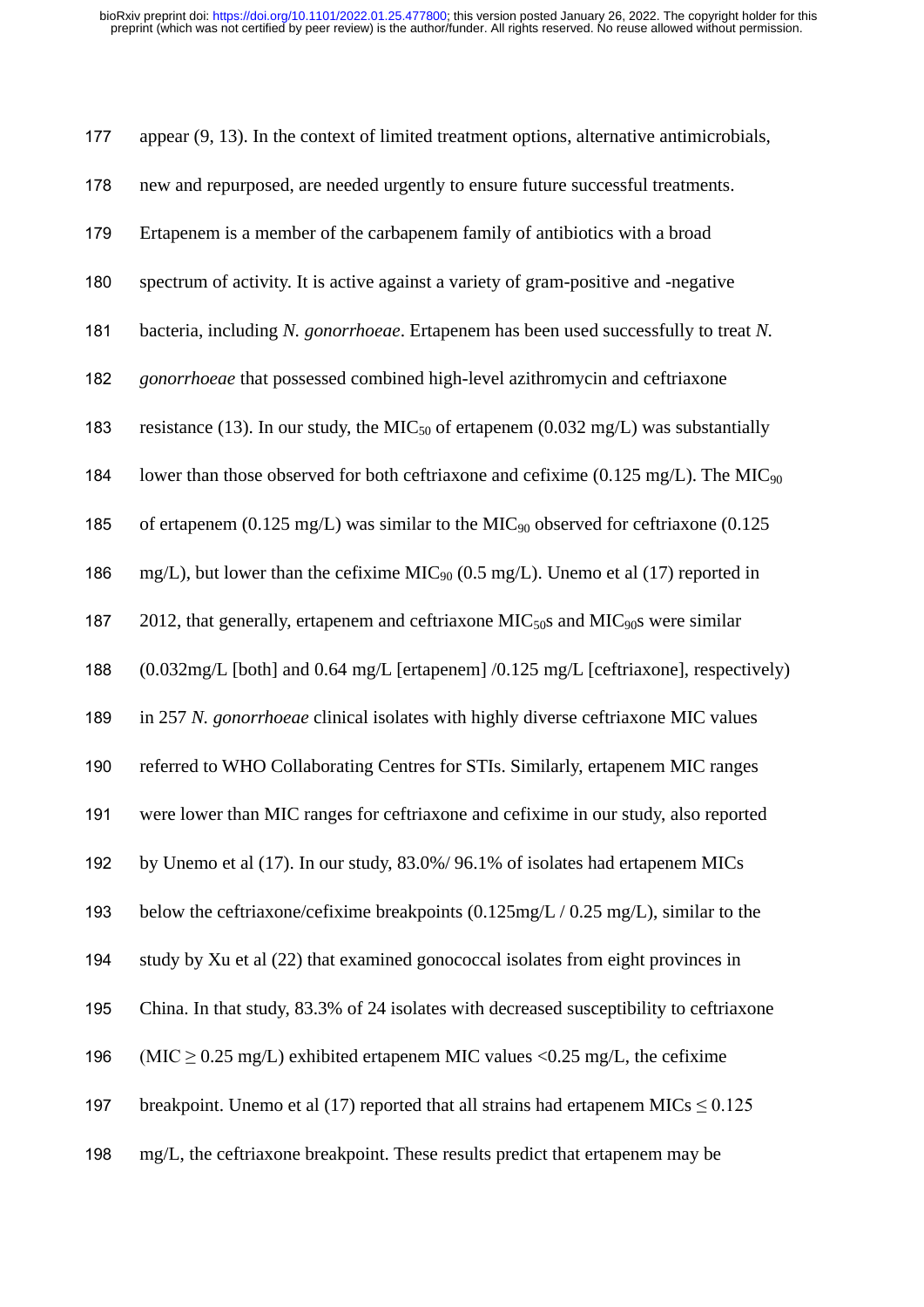| 199 | uniformly effective clinically in most instances because higher MICs are infrequent                           |
|-----|---------------------------------------------------------------------------------------------------------------|
| 200 | (our study and the study by Xu et al $(22)$ ) or absent altogether $(17)$ . Further support                   |
| 201 | for clinical efficacy is derived from activity of ertapenem against two extensively                           |
| 202 | drug resistant (XDR) N. gonorrhoeae strains, H041 and F89; both are highly resistant                          |
| 203 | to cefixime (MIC range, 4-8 mg/L) and ceftriaxone (MIC range, 2-4 mg/L) (17).                                 |
| 204 | Ertapenem MICs were reported to be significantly lower $(0.064 \text{ mg/L} \text{ and } 0.016 \text{ mg/L})$ |
| 205 | for these two strains, respectively (17), corroborated in a separate study where F89                          |
| 206 | had an ertapenem MIC of 0.03 mg/L (23). In our study, ertapenem was also effective                            |
| 207 | against the 9 N. gonorrhoeae isolates fully resistant to ceftriaxone (MICs $\geq$ 0.5 mg/L)                   |
| 208 | and cefixime (MICs $\geq$ 2 mg/L). Nonetheless, these studies (17) (23) and another (24)                      |
| 209 | have shown that ertapenem had no apparent in vitro advantage over ceftriaxone for N.                          |
| 210 | gonorrhoeae isolates with lower ceftriaxone MICs.                                                             |
| 211 |                                                                                                               |
| 212 | Similar to other $\beta$ -lactam antimicrobials, reduced activity of ertapenem against some                   |
| 213 | bacteria is mediated by: mutations in porin that result in aberrant function $(25)$ ;                         |
| 214 | upregulation of efflux pumps (26) and production of carbapenemases (27). However,                             |
| 215 | resistance of N. gonorrhoeae to ertapenem is not fully defined. For example, we                               |
| 216 | found that, penB and ponA resistance determinants were present across most strains,                           |

 perhaps without a meaningful effect on ertapenem susceptibility. We also found that the presence of a *penA* mosaic allele was strongly associated with increased MICs of

- ertapenem, similar to findings reported by Unemo et al (17). However, our result
- showed that *mtrR* mutations were present in a higher percentage of isolates with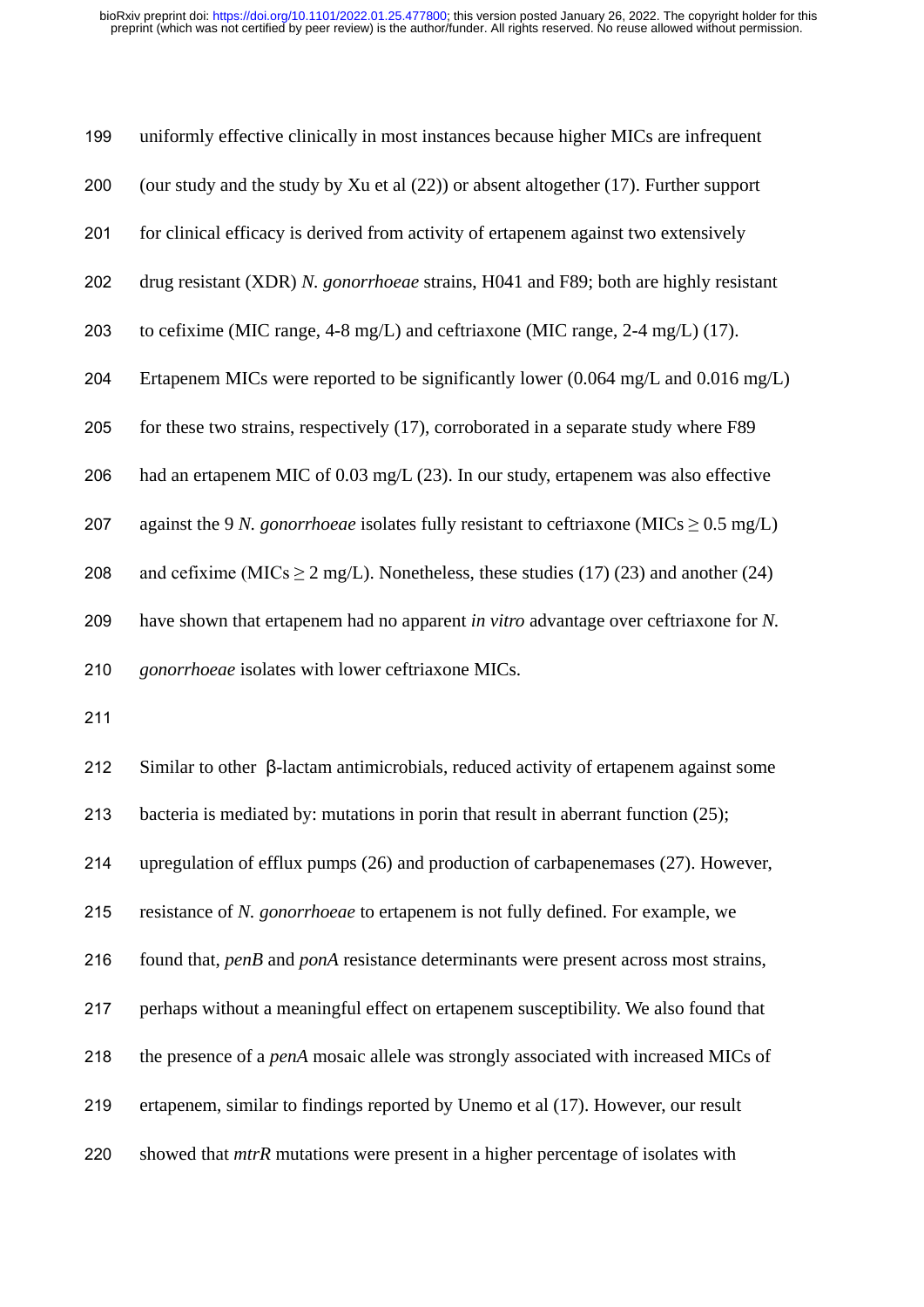| 221 | ertapenem MICs $\leq$ 0.094mg/L than in isolates with ertapenem MICs $\geq$ 0.125mg/L,    |
|-----|-------------------------------------------------------------------------------------------|
| 222 | different from another Chinese study, which showed that the mtrR promoter                 |
| 223 | A-deletion was significantly associated with strains displaying an ertapenem MIC >        |
| 224 | $0.125$ mg/L $(28)$ .                                                                     |
| 225 |                                                                                           |
| 226 | NG-MAST has been evaluated as a tool for predicting specific antimicrobial                |
| 227 | resistance phenotypes in N. gonorrhoeae isolates (29, 30). In our study, ST5308 was       |
| 228 | the most prevalent NG-MAST sequence type (ST) among the 259 isolates with                 |
| 229 | decreased susceptibility or resistance to ESCs. In addition, ST5308 was the most          |
| 230 | highly represented ST in isolates with increased ertapenem MICs ( $\geq 0.125$ mg/L).     |
| 231 | ST5308 isolates, possessing a <i>penA</i> mosaic allele, have been reported in Hong Kong, |
| 232 | and were associated with decreased susceptibility to oral ESCs (31). Between 2013         |
| 233 | and 2017, ST5308 was the most common gonococcal type isolated in Guangdong,               |
| 234 | China (32).                                                                               |
| 235 |                                                                                           |
| 236 | In summary, in vitro susceptibility to ertapenem of Neisseria gonorrhoeae isolates        |
| 237 | with decreased susceptibility (or resistance) to ESCs, suggests potential for future use  |
| 238 | of ertapenem as treatment for antimicrobial resistant infections. However, the penA       |
| 239 | mosaic allele, commonly associated with ESC resistance, was also associated with          |
| 240 | increased MICs of ertapenem. Continued surveillance of antimicrobial susceptibility       |
| 241 | of ertapenem supplemented by sequence typing and NG-MAST classification are               |
| 242 | warranted.                                                                                |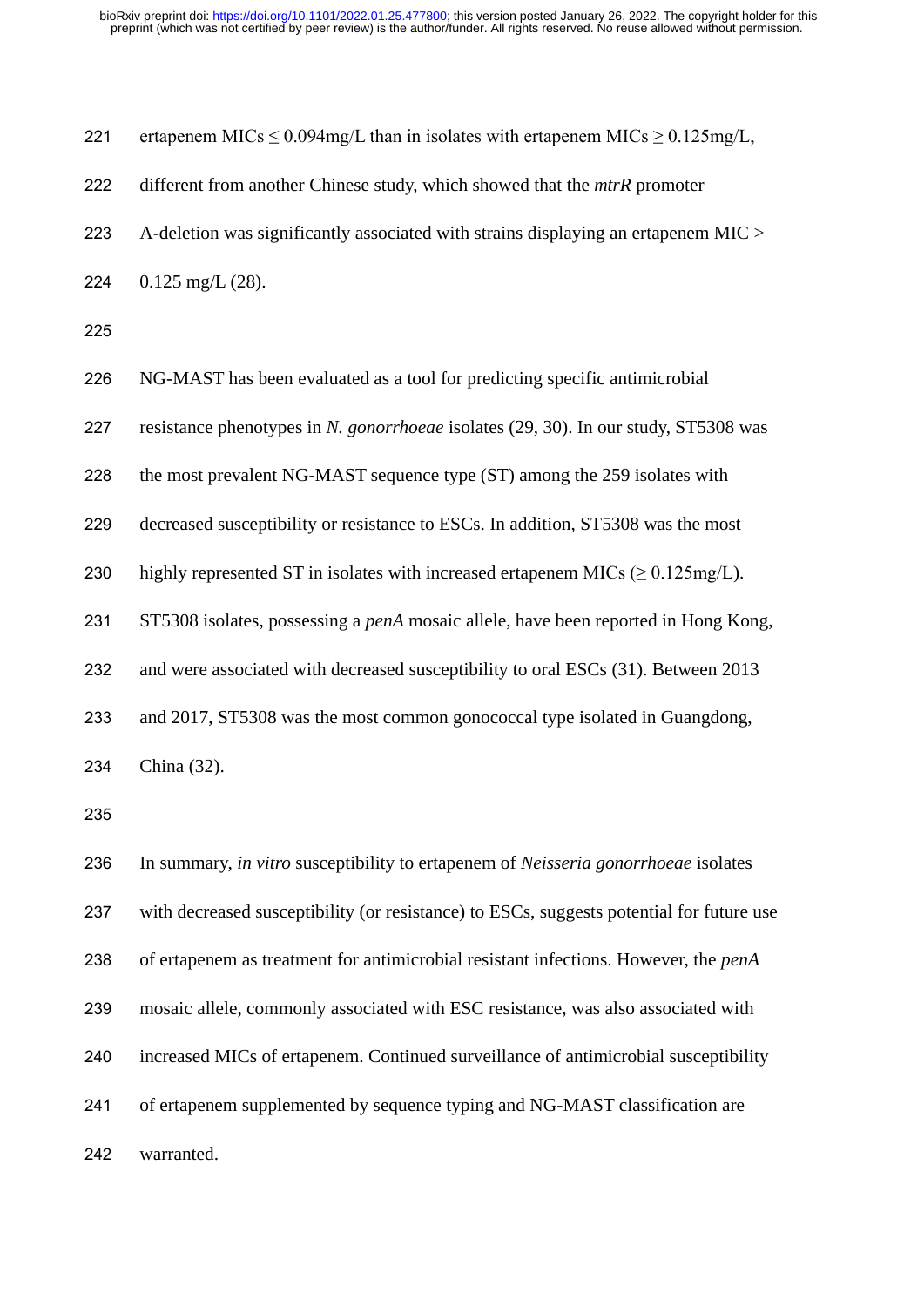#### **MATERIALS AND METHODS**

#### **Bacterial strains**

- From January 2013 to December 2019, a total of 1321 *N. gonorrhoeae* strains were
- isolated from men with symptomatic urethritis (urethral discharge and/or dysuria)
- attending the STD clinic at the Institute of Dermatology, Chinese Academy of
- Medical Sciences, Nanjing, Jiangsu Province, China. Urethral exudates were collected
- with cotton swabs and immediately streaked on to modified Thayer-Martin (T-M)
- selective medium (Zhuhai DL Biotech Co. Ltd.) and incubated at 36°C in candle jars
- for 24–48 h. *N. gonorrhoeae* was identified by colonial morphology, Gram's stain,
- and oxidase testing, which are sufficient to identify *N. gonorrhoeae* colonies isolated
- on selective medium, particularly for urethral samples from symptomatic men (33,
- 34). Gonococcal isolates were subcultured onto chocolate agar plates; pure colonies
- were swabbed, suspended in tryptone-based soy broth and frozen (−80°C) until used

for antimicrobial testing.

### **Antimicrobial susceptibility testing**

Susceptibility testing for ceftriaxone and cefixime was performed by the agar dilution

method according to Clinical and Laboratory Standards Institute (CLSI) guidelines

- (35). According to criteria for decreased susceptibility or resistance to ceftriaxone
- 263 (MIC  $\geq$  0.125 mg/L) and cefixime (MIC  $\geq$  0.25 mg/L), defined by WHO (36), 259
- strains were eligible for inclusion in this study. Ertapenem susceptibility among these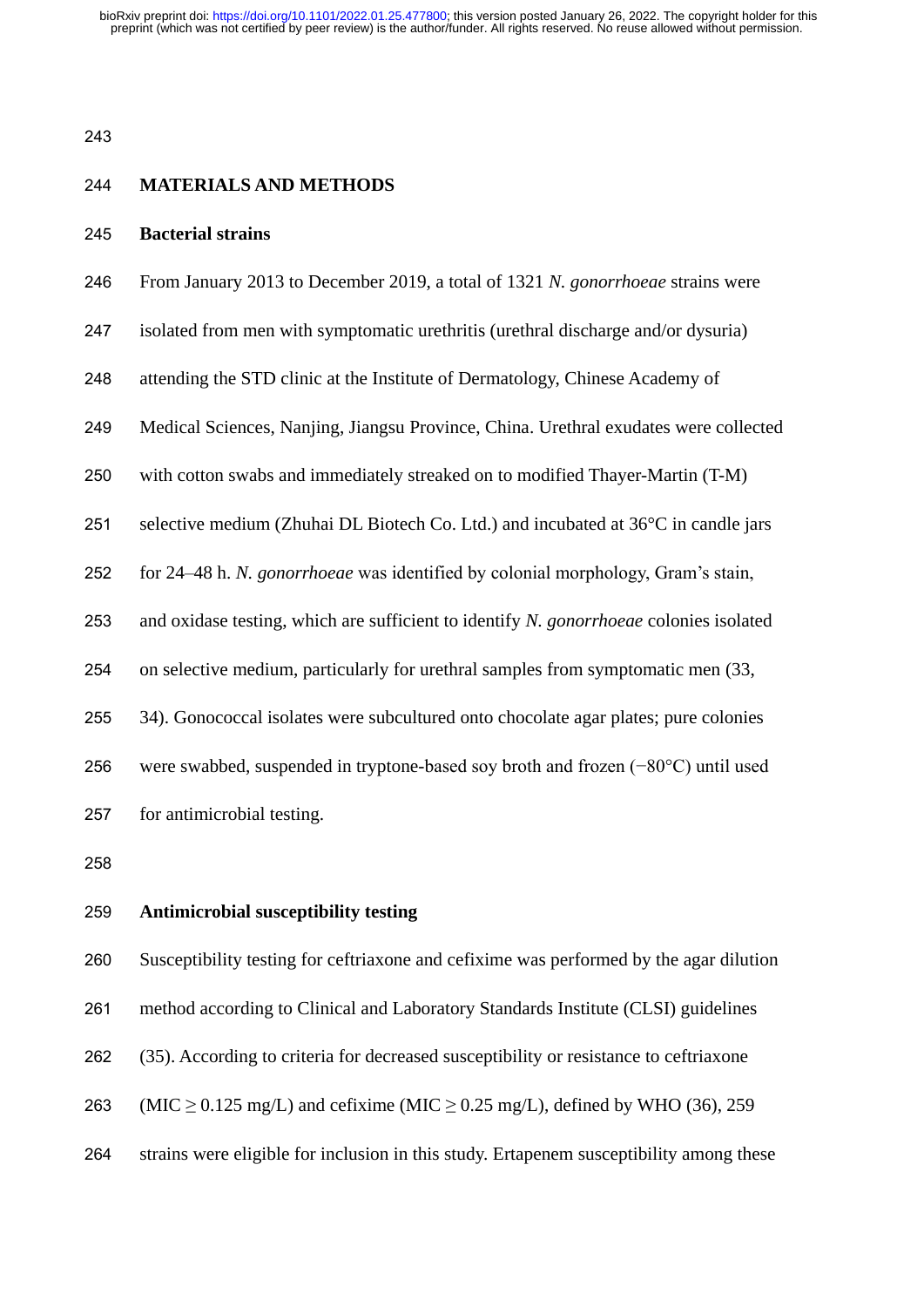| 265 | isolates was determined by Etest (Liofilchem®, Italy) method, according to the      |
|-----|-------------------------------------------------------------------------------------|
| 266 | manufacturer's instructions (37). Strain WHO-P was used for quality control. No     |
| 267 | interpretative criteria have been provided by CLSI (or any other organization) for  |
| 268 | ertapenem susceptibility breakpoints against N. gonorrhoeae.                        |
| 269 |                                                                                     |
| 270 | Sequencing of resistance determinants (penA, mtrR, penB and ponA) and N.            |
| 271 | gonorrhoeae multiantigen sequence typing (NG-MAST)                                  |
| 272 | Genomic DNA was prepared from individual gonococcal isolates using the Rapid        |
| 273 | Bacterial Genomic DNA Isolation Kit (DNA-EZ Reagents V All-DNA-Fast-Out,            |
| 274 | Sangon Biotech Co. Ltd, Shanghai). ESCs resistance determinants: penA; mtrR; penB   |
| 275 | and ponA were amplified by PCR using published primers (38) and DNA sequencing      |
| 276 | performed by Suzhou Genewiz Biotech Co. Ltd. The sequencing data was uploaded to    |
| 277 | the NG-STAR database (https://ngstar.canada.ca) to determine the ESCs resistance    |
| 278 | determinants.                                                                       |
| 279 |                                                                                     |
| 280 | Genetic characterization was performed by N. gonorrhoeae multiantigen sequence      |
| 281 | typing (NG-MAST), which assigns sequence types (STs) based on a combination of      |
| 282 | two variable genes: $porB$ and $tbpB$ (39); allele numbers and sequence types (STs) |
| 283 | were then assigned (http://www.ng-mast.net).                                        |
| 284 |                                                                                     |
| 285 | <b>Data Analysis</b>                                                                |

286 Chi-square  $(\chi^2)$  testing for linear trends was used to assess changes in ertapenem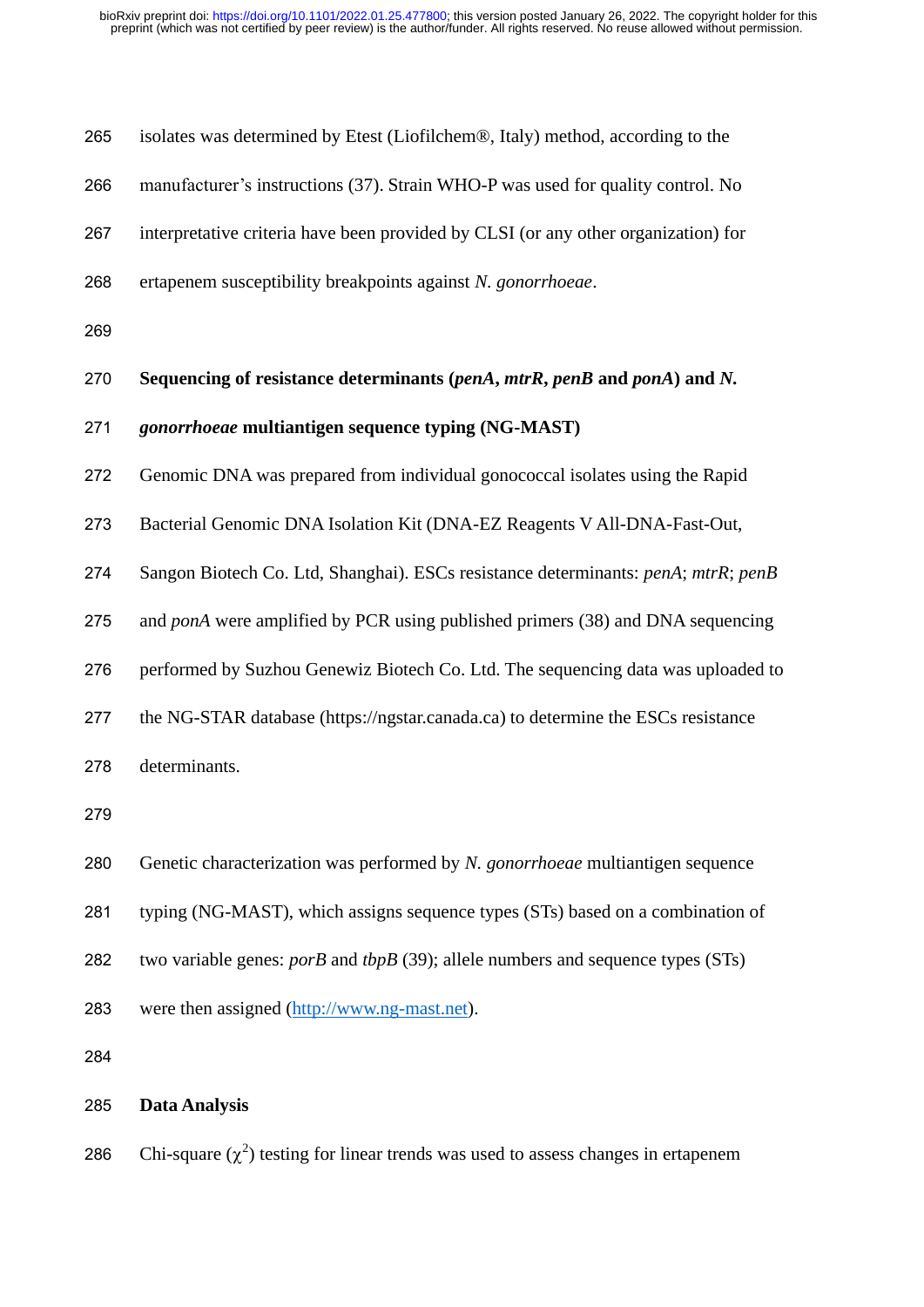| 287 | MICs during the study period. Chi-square or Fisher exact testing was used to       |
|-----|------------------------------------------------------------------------------------|
| 288 | determine the associations between ertapenem susceptibility and gonococcal genetic |
| 289 | resistance determinants or N. gonorrhoeae multi-antigen sequence types. SPSS       |
| 290 | version 26.0 was used for statistical analysis and P values $< 0.05$ considered    |
| 291 | significant.                                                                       |
| 292 |                                                                                    |
| 293 | <b>ACKNOWLEDGEMENTS</b>                                                            |

- This work was supported by grants from the Chinese Academy of Medical Sciences
- Initiative for Innovative Medicine (2016-Ⅰ2M-3-021) and the U.S. National

Institutes of Health (AI084048 and AI116969).

- **CONFLICTS OF INTEREST**
- No conflicts for all authors.
- 

## **REFERENCES**

- 1. World Health Organization. 2018. Report on global sexually transmitted infection
- surveillance -2018. World Health Organization, Geneva, Switzerland.
- 2. Yue, X., X. Gong, J. Li, Y. Wang, and H. Gu. 2019. Gonorrhea in China, 2018.
- International Journal of Dermatology and Venereology 2**:**65-69.
- 3. Ohnishi, M., D. Golparian, K. Shimuta, T. Saika, S. Hoshina, K. Iwasaku, S.
- Nakayama, J. Kitawaki, and M. Unemo**.** 2011. Is *Neisseria gonorrhoeae* initiating a
- future era of untreatable gonorrhea?: detailed characterization of the first strain with
- high-level resistance to ceftriaxone. Antimicrob Agents Chemother 55**:**3538-45.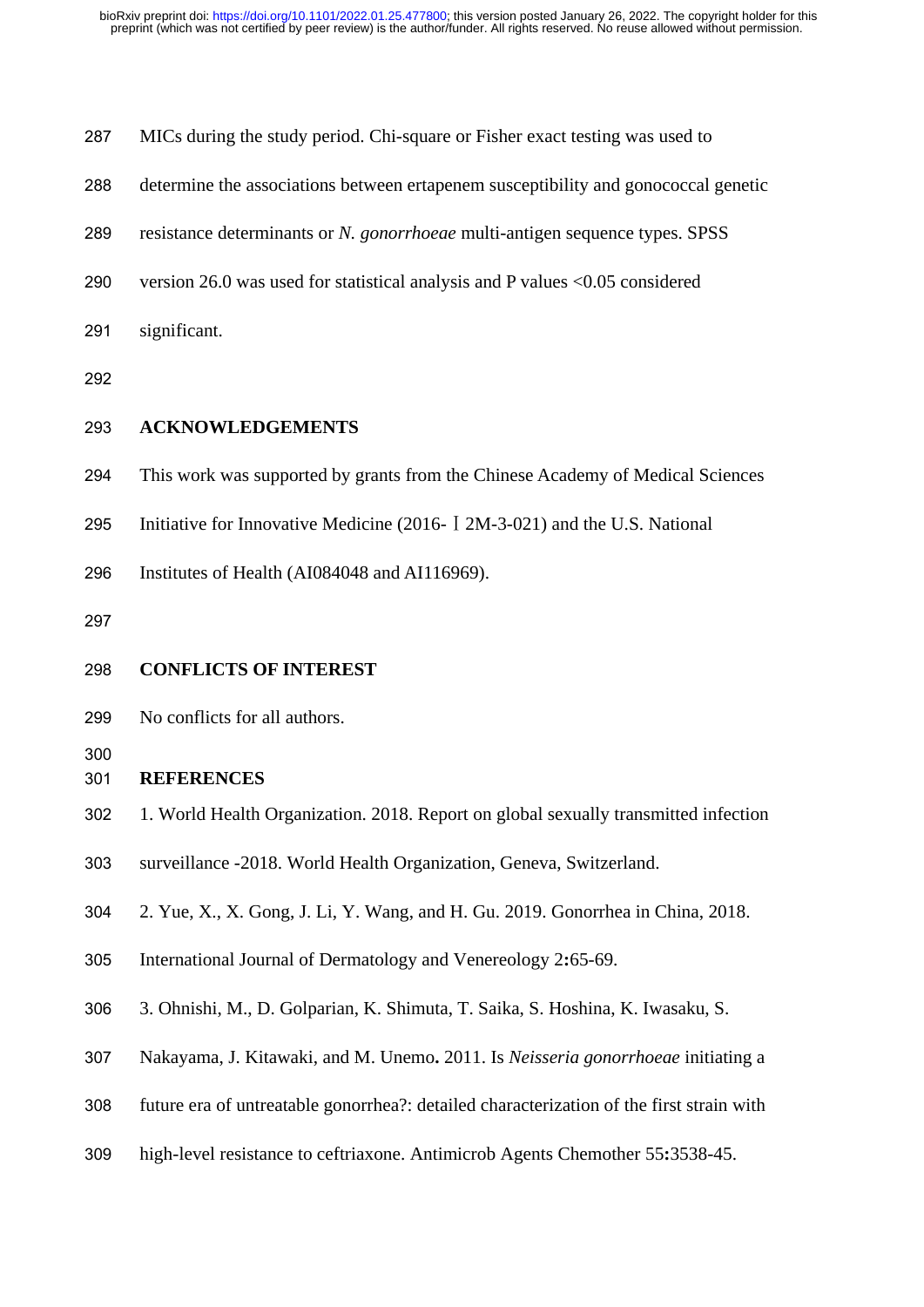- 4. Unemo, M., D. Golparian, R. Nicholas, M. Ohnishi, A. Gallay, and P. Sednaoui**.**
- 2012. High-level cefixime- and ceftriaxone-resistant *Neisseria gonorrhoeae* in
- France: novel penA mosaic allele in a successful international clone causes treatment
- failure. Antimicrob Agents Chemother 56**:**1273-80.
- 5. Camara, J., J. Serra, J. Ayats, T. Bastida, D. Carnicer-Pont, A. Andreu, and C.
- Ardanuy**.** 2012. Molecular characterization of two high-level ceftriaxone-resistant
- *Neisseria gonorrhoeae* isolates detected in Catalonia, Spain. J Antimicrob Chemother
- 67**:**1858-60.
- 6. Unemo, M., C. S. Bradshaw, J. S. Hocking, H. de Vries, S. C. Francis, D. Mabey, J.
- M. Marrazzo, G. Sonder, J. R. Schwebke, E. Hoornenborg, R. W. Peeling, S. S.
- Philip, N. Low, and C. K. Fairley**.** 2017. Sexually transmitted infections: challenges
- ahead. Lancet Infect Dis 17**:**e235-e279.
- 7. Wi, T., M. M. Lahra, F. Ndowa, M. Bala, J. R. Dillon, P. Ramon-Pardo, S. R.
- Eremin, G. Bolan, and M. Unemo**.** 2017. Antimicrobial resistance in *Neisseria*
- *gonorrhoeae*: Global surveillance and a call for international collaborative action.
- PLoS Med 14**:**e1002344.
- 8. World Health Organization. 2016.WHO guidelines for the treatment of *Neisseria*
- *gonorrhoeae*. World Health Organization, Geneva, Switzerland.
- 9. Unemo, M., and W. M. Shafer**.** 2014. Antimicrobial resistance in *Neisseria*
- *gonorrhoeae* in the 21st century: past, evolution, and future. Clin Microbiol Rev
- 27**:**587-613.
- 10. St, C. S., L. Barbee, K. A. Workowski, L. H. Bachmann, C. Pham, K. Schlanger,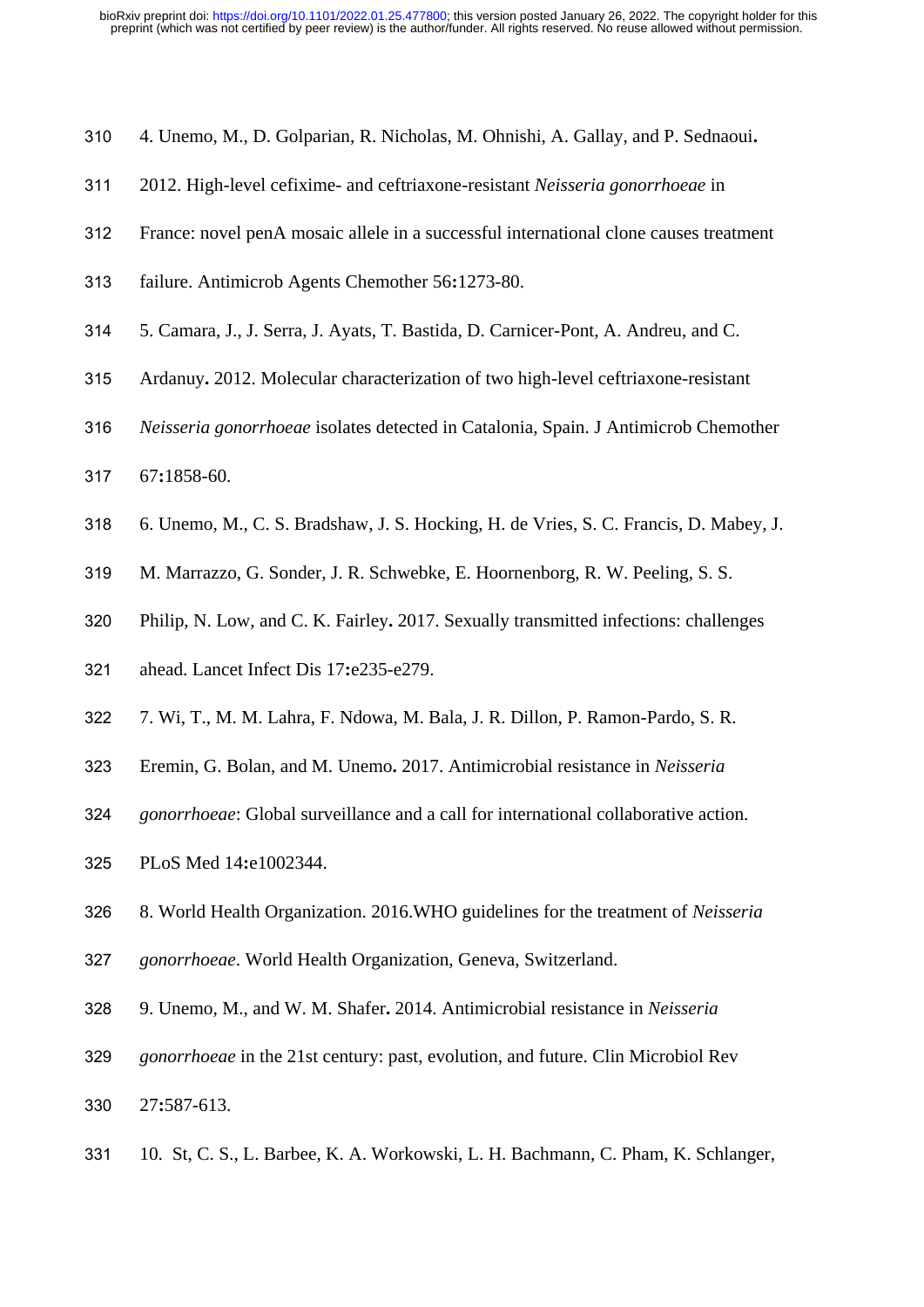- E. Torrone, H. Weinstock, E. N. Kersh, and P. Thorpe**.** 2020. Update to CDC's
- Treatment Guidelines for Gonococcal Infection, 2020. MMWR Morb Mortal Wkly
- Rep 69**:**1911-1916.
- 11. Yan, J., J. Xue, Y. Chen, S. Chen, Q. Wang, C. Zhang, S. Wu, H. Lv, Y. Yu, and
- S. van der Veen**.** 2019. Increasing prevalence of *Neisseria gonorrhoeae* with
- decreased susceptibility to ceftriaxone and resistance to azithromycin in Hangzhou,
- China (2015-17). J Antimicrob Chemother 74**:**29-37.
- 12. Fifer, H., U. Natarajan, L. Jones, S. Alexander, G. Hughes, D. Golparian, and M.
- Unemo**.** 2016. Failure of Dual Antimicrobial Therapy in Treatment of Gonorrhea. N
- Engl J Med 374**:**2504-6.
- 13. Eyre, D. W., N. D. Sanderson, E. Lord, N. Regisford-Reimmer, K. Chau, L.
- Barker, M. Morgan, R. Newnham, D. Golparian, M. Unemo, D. W. Crook, T. E. Peto,
- G. Hughes, M. J. Cole, H. Fifer, A. Edwards, and M. I. Andersson**.** 2018. Gonorrhoea
- treatment failure caused by a *Neisseria gonorrhoeae* strain with combined ceftriaxone
- and high-level azithromycin resistance, England, February 2018. Euro Surveill 23.
- 14. Congeni, B. L. 2010. Ertapenem. Expert Opin Pharmacother 11**:**669-72.
- 15. Arguedas, A., J. Cespedes, F. A. Botet, J. Blumer, R. Yogev, R. Gesser, J. Wang,
- J. West, T. Snyder, and W. Wimmer**.** 2009. Safety and tolerability of ertapenem
- versus ceftriaxone in a double-blind study performed in children with complicated
- urinary tract infection, community-acquired pneumonia or skin and soft-tissue
- infection. Int J Antimicrob Agents 33**:**163-7.
- 16. Burkhardt, O., H. Derendorf, and T. Welte**.** 2007. Ertapenem: the new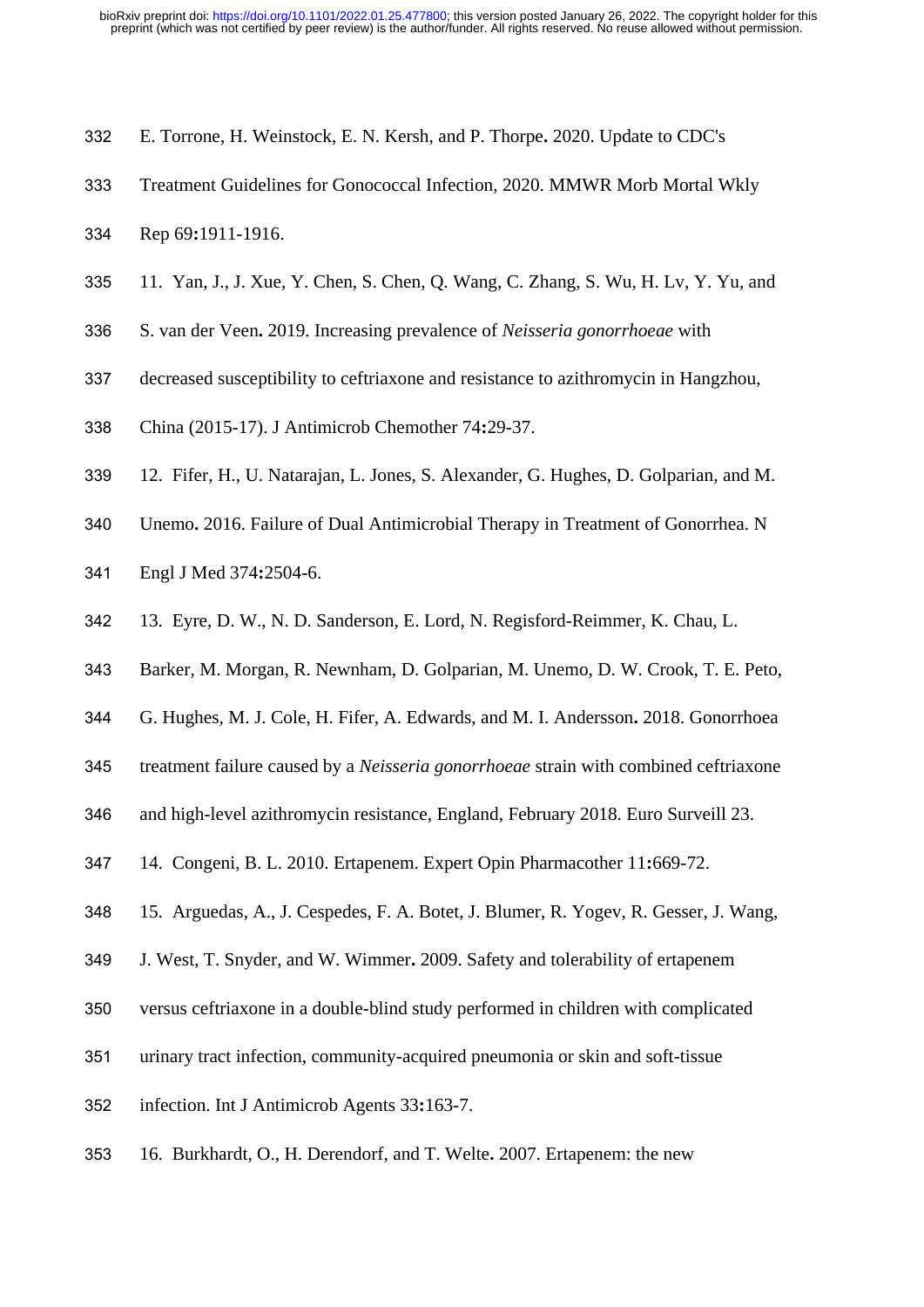- carbapenem 5 years after first FDA licensing for clinical practice. Expert Opin
- Pharmacother 8**:**237-56.
- 17. Unemo, M., D. Golparian, A. Limnios, D. Whiley, M. Ohnishi, M. M. Lahra, and
- J. W. Tapsall**.** 2012. In vitro activity of ertapenem versus ceftriaxone against
- *Neisseria gonorrhoeae* isolates with highly diverse ceftriaxone MIC values and
- effects of ceftriaxone resistance determinants: ertapenem for treatment of gonorrhea?
- Antimicrob Agents Chemother 56**:**3603-9.
- 18. Golparian, D., B. Hellmark, H. Fredlund, and M. Unemo**.** 2010. Emergence,
- spread and characteristics of *Neisseria gonorrhoeae* isolates with in vitro decreased
- susceptibility and resistance to extended-spectrum cephalosporins in Sweden. Sex
- Transm Infect 86**:**454-60.
- 19. Ison, C. A., J. Hussey, K. N. Sankar, J. Evans, and S. Alexander. 2011.
- Gonorrhoea treatment failures to cefixime and azithromycin in England, 2010. Euro

Surveill 16.

- 20. Lindberg, R., H. Fredlund, R. Nicholas, and M. Unemo**.** 2007. *Neisseria*
- *gonorrhoeae* isolates with reduced susceptibility to cefixime and ceftriaxone:
- association with genetic polymorphisms in penA, mtrR, porB1b, and ponA.
- Antimicrob Agents Chemother 51**:**2117-22.
- 21. Zhao, S., M. Duncan, J. Tomberg, C. Davies, M. Unemo, and R. A. Nicholas**.**
- 2009. Genetics of chromosomally mediated intermediate resistance to ceftriaxone and
- cefixime in *Neisseria gonorrhoeae*. Antimicrob Agents Chemother 53**:**3744-51.
- 22. Xu, W. Q., X. L. Zheng, J. W. Liu, Q. Zhou, X. Y. Zhu, J. Zhang, Y. Han, K.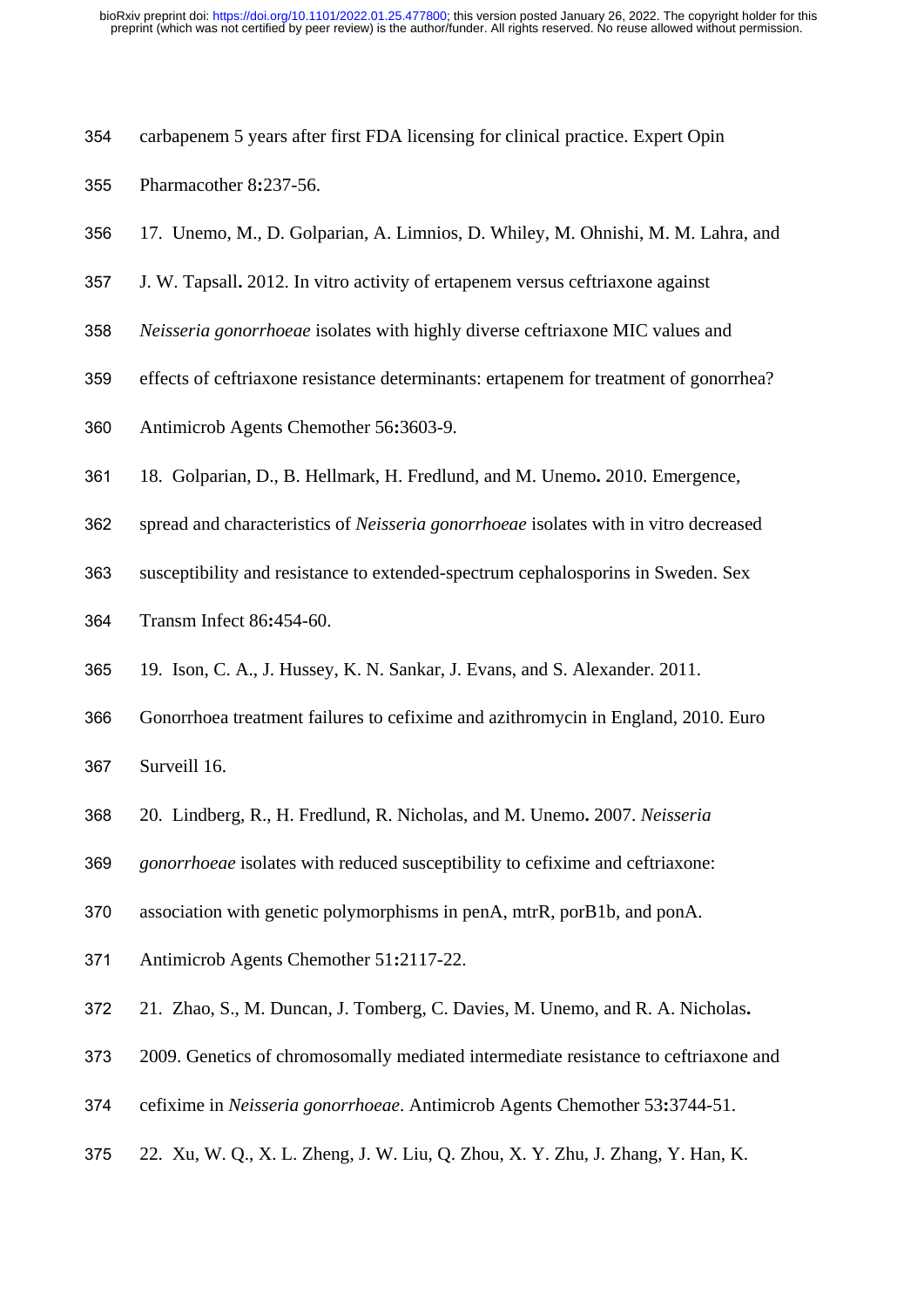- Chen, S. C. Chen, X. S. Chen, and Y. P. Yin**.** 2021. Antimicrobial Susceptibility of
- Ertapenem in *Neisseria gonorrhoeae* Isolates Collected Within the China Gonococcal
- Resistance Surveillance Programme (China-GRSP) 2018. Infect Drug Resist
- 14**:**4183-4189.
- 23. Quaye, N., M. J. Cole, and C. A. Ison**.** 2014. Evaluation of the activity of
- ertapenem against gonococcal isolates exhibiting a range of susceptibilities to
- cefixime. J Antimicrob Chemother 69**:**1568-71.
- 24. Livermore, D. M., S. Alexander, B. Marsden, D. James, M. Warner, E. Rudd, and
- K. Fenton**.** 2004. Activity of ertapenem against *Neisseria gonorrhoeae*. J Antimicrob
- Chemother 54**:**280-1.
- 25. Jacoby, G. A., D. M. Mills, and N. Chow**.** 2004. Role of beta-lactamases and
- porins in resistance to ertapenem and other beta-lactams in *Klebsiella pneumoniae*.
- Antimicrob Agents Chemother 48**:**3203-6.
- 26. Szabo, D., F. Silveira, A. M. Hujer, R. A. Bonomo, K. M. Hujer, J. W. Marsh, C.
- R. Bethel, Y. Doi, K. Deeley, and D. L. Paterson**.** 2006. Outer membrane protein
- changes and efflux pump expression together may confer resistance to ertapenem in
- *Enterobacter cloacae*. Antimicrob Agents Chemother 50**:**2833-5.
- 27. McGettigan, S. E., K. Andreacchio, and P. H. Edelstein**.** 2009. Specificity of
- ertapenem susceptibility screening for detection of *Klebsiella pneumoniae*
- carbapenemases. J Clin Microbiol 47**:**785-6.
- 28. Yang, F., J. Yan, J. Zhang, and S. van der Veen**.** 2020. Evaluation of alternative
- antibiotics for susceptibility of gonococcal isolates from China. Int J Antimicrob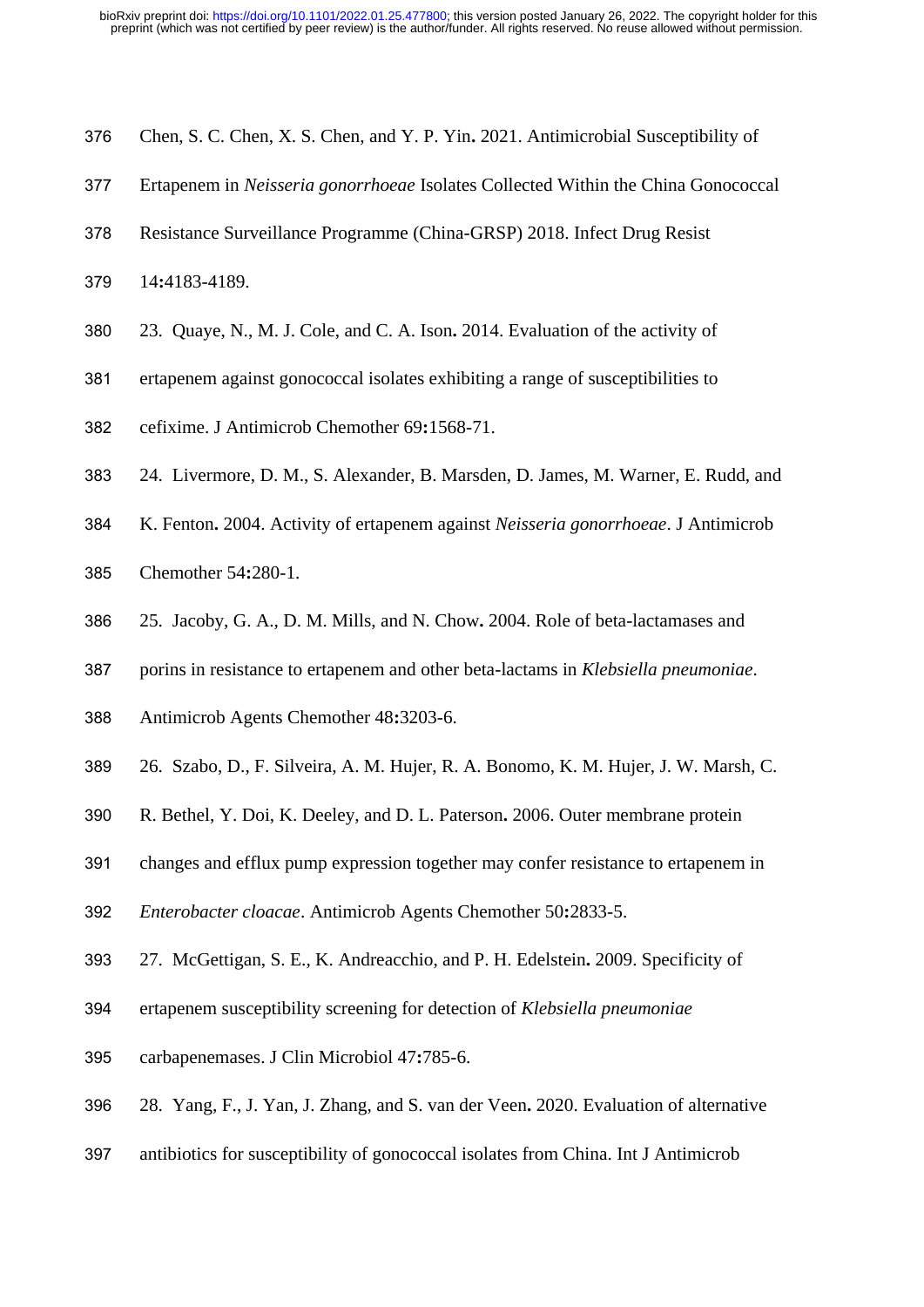- Agents 55**:**105846.
- 29. Palmer, H. M., H. Young, C. Graham, and J. Dave**.** 2008. Prediction of antibiotic
- resistance using *Neisseria gonorrhoeae* multi-antigen sequence typing. Sex Transm
- Infect 84**:**280-4.
- 30. Thakur, S. D., P. N. Levett, G. B. Horsman, and J. A. Dillon**.** 2014. Molecular
- epidemiology of *Neisseria gonorrhoeae* isolates from Saskatchewan, Canada: utility
- of NG-MAST in predicting antimicrobial susceptibility regionally. Sex Transm Infect
- 90**:**297-302.
- 31. Lo, J. Y., K. M. Ho, and A. C. Lo**.** 2012. Surveillance of gonococcal
- antimicrobial susceptibility resulting in early detection of emerging resistance. J
- Antimicrob Chemother 67**:**1422-6.
- 32. Qin, X., Y. Zhao, W. Chen, X. Wu, S. Tang, G. Li, Y. Yuqi, W. Cao, X. Liu, J.
- Huang, J. Yang, W. Chen, W. Tang, and H. Zheng**.** 2019. Changing antimicrobial
- susceptibility and molecular characterisation of *Neisseria gonorrhoeae* isolates in
- Guangdong, China: in a background of rapidly rising epidemic. Int J Antimicrob
- Agents 54**:**757-765.
- 33. Ison, C. A. 1990. Laboratory methods in genitourinary medicine. Methods of
- diagnosing gonorrhoea. Genitourin Med 66**:**453-9.
- 34. Unemo M and Ison C. 2013. Gonorrhoea, p21-54. In Laboratory diagnosis of
- sexually transmitted infections, including human immunodeficiency virus. World
- Health Organization (WHO), Geneva, Switzerland.
- 35. Clinical and Laboratory Standards Institute. 2012. Performance standards for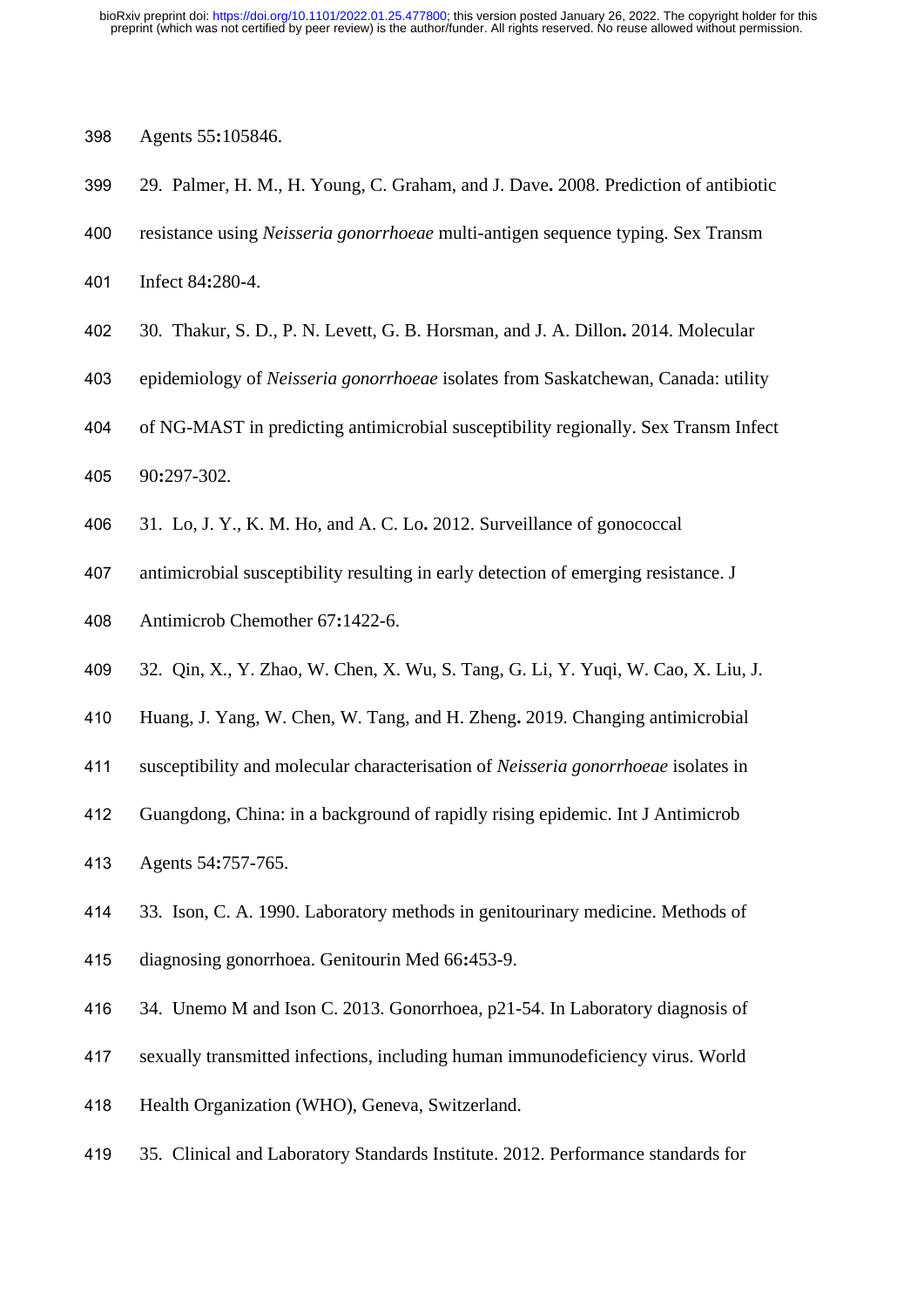- antimicrobial susceptibility testing; 22nd informational supplement. CLSI document
- M100-S22. Clinical and Laboratory Standards Institute, Wayne, PA.
- 36. World Health Organization (WHO), Department of Reproductive Health and
- Research. 2012. Global action plan to control the spread and impact of antimicrobial
- resistance in *Neisseria gonorrhoeae*, p 1–36. WHO, Geneva, Switzerland.
- 37. AB Biodisk. Etest application sheet. M0000503-MH0184 AB Biodisk, Solna,
- Sweden 2007.Available from:
- http://www.ilexmedical.com/files/EtestApplicationSheets.pdf.
- 38. Demczuk, W., S. Sidhu, M. Unemo, D. M. Whiley, V. G. Allen, J. R. Dillon, M.
- Cole, C. Seah, E. Trembizki, D. L. Trees, E. N. Kersh, A. J. Abrams, H. de Vries, A.
- P. van Dam, I. Medina, A. Bharat, M. R. Mulvey, G. Van Domselaar, and I. Martin**.**
- 2017. *Neisseria gonorrhoeae* Sequence Typing for Antimicrobial Resistance, a Novel
- Antimicrobial Resistance Multilocus Typing Scheme for Tracking Global
- Dissemination of *N. gonorrhoeae* Strains. J Clin Microbiol 55**:**1454-1468.
- 39. Martin, I. M., C. A. Ison, D. M. Aanensen, K. A. Fenton, and B. G. Spratt**.** 2004.
- Rapid sequence-based identification of gonococcal transmission clusters in a large
- metropolitan area. J Infect Dis 189**:**1497-505.
- 
- 
-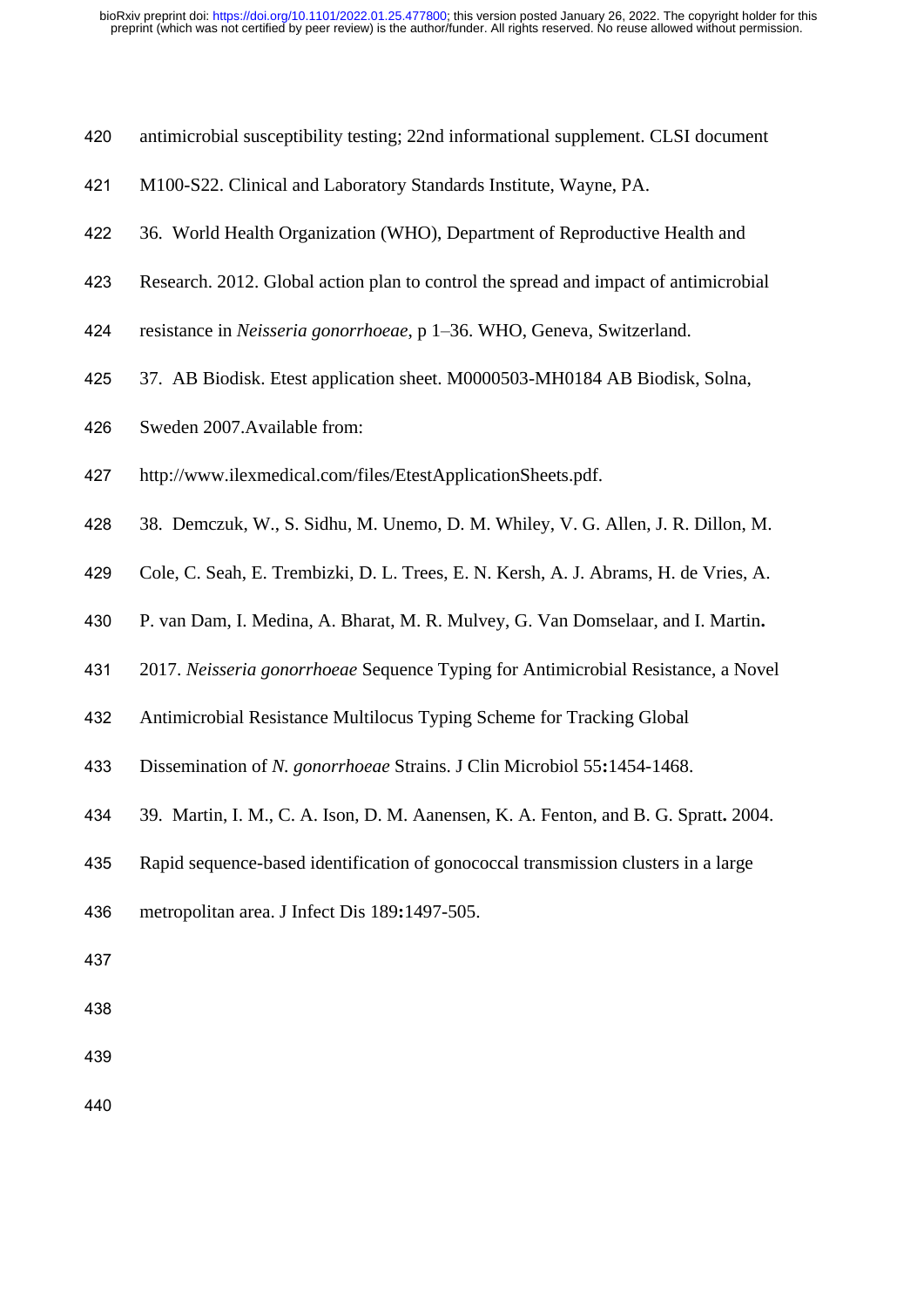preprint (which was not certified by peer review) is the author/funder. All rights reserved. No reuse allowed without permission. bioRxiv preprint doi: [https://doi.org/10.1101/2022.01.25.477800;](https://doi.org/10.1101/2022.01.25.477800) this version posted January 26, 2022. The copyright holder for this



442 Figure 1. Distribution of ertapenem MICs for 259 *Neisseria gonorrhoeae* clinical

443 isolates with decreased susceptibility (or resistance) to ESCs isolated in Nanjing,

444 China, 2013–2019.

- 445
- 446
- 447
- 448
- 449
- 
- 450
- 451
- 452
- 453
- 454
- 
- 455

456